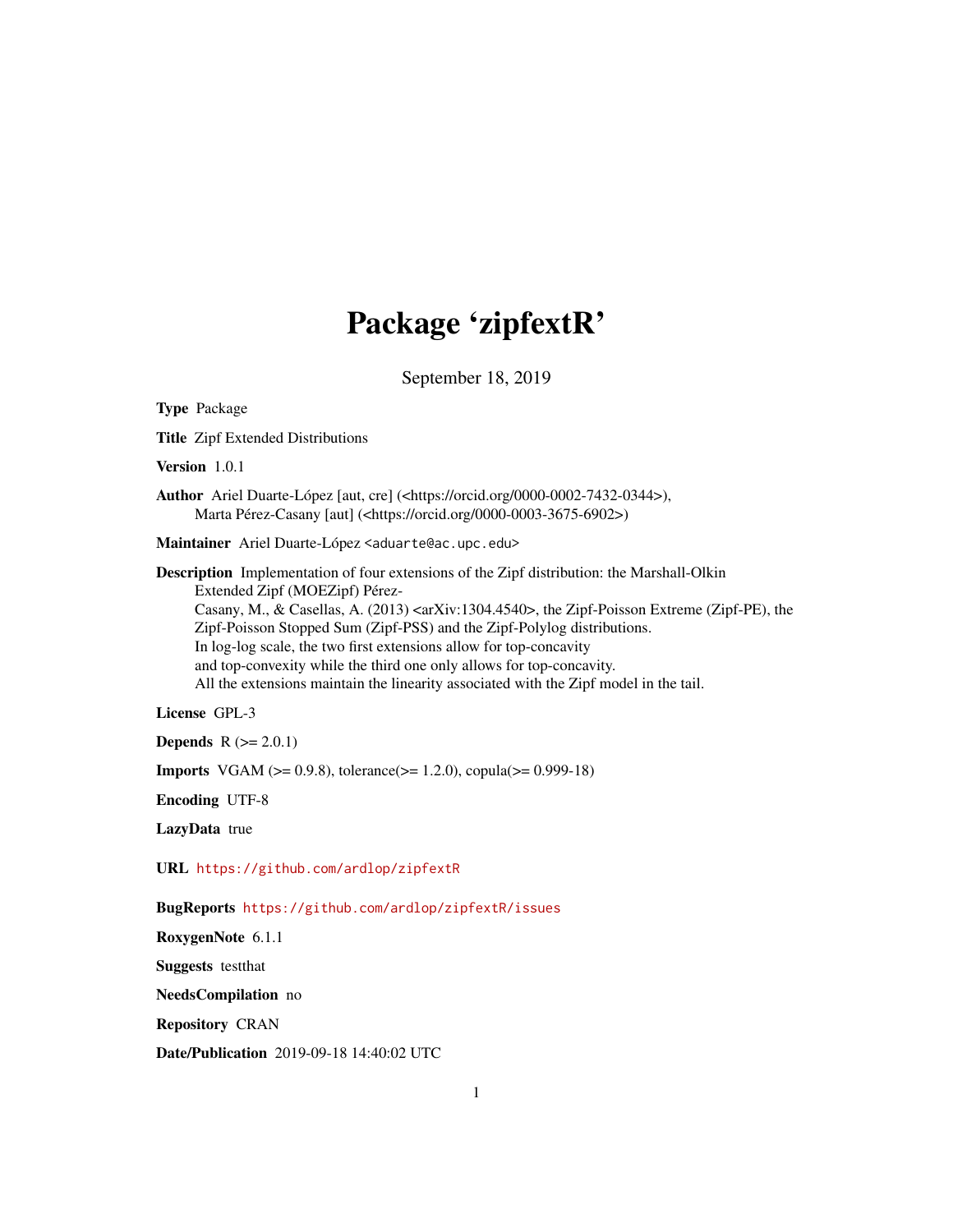## <span id="page-1-0"></span>R topics documented:

| Index | 26                        |
|-------|---------------------------|
|       |                           |
|       |                           |
|       |                           |
|       |                           |
|       |                           |
|       |                           |
|       |                           |
|       |                           |
|       |                           |
|       |                           |
|       |                           |
|       |                           |
|       |                           |
|       |                           |
|       | -9                        |
|       | $\overline{\phantom{0}}8$ |
|       | $\overline{7}$            |
|       | -5                        |
|       | $\overline{4}$            |
|       |                           |

<span id="page-1-1"></span>getInitialValues *Calculates initial values for the parameters of the models.*

## Description

The selection of appropiate initial values to compute the maximum likelihood estimations reduces the number of iterations which in turn, reduces the computation time. The initial values proposed by this function are computed using the first two empirical frequencies.

## Usage

```
getInitialValues(data, model = "zipf")
```
## Arguments

| data  | Matrix of count data.                                                |
|-------|----------------------------------------------------------------------|
| model | Specify the model that requests the initial values (default='zipf'). |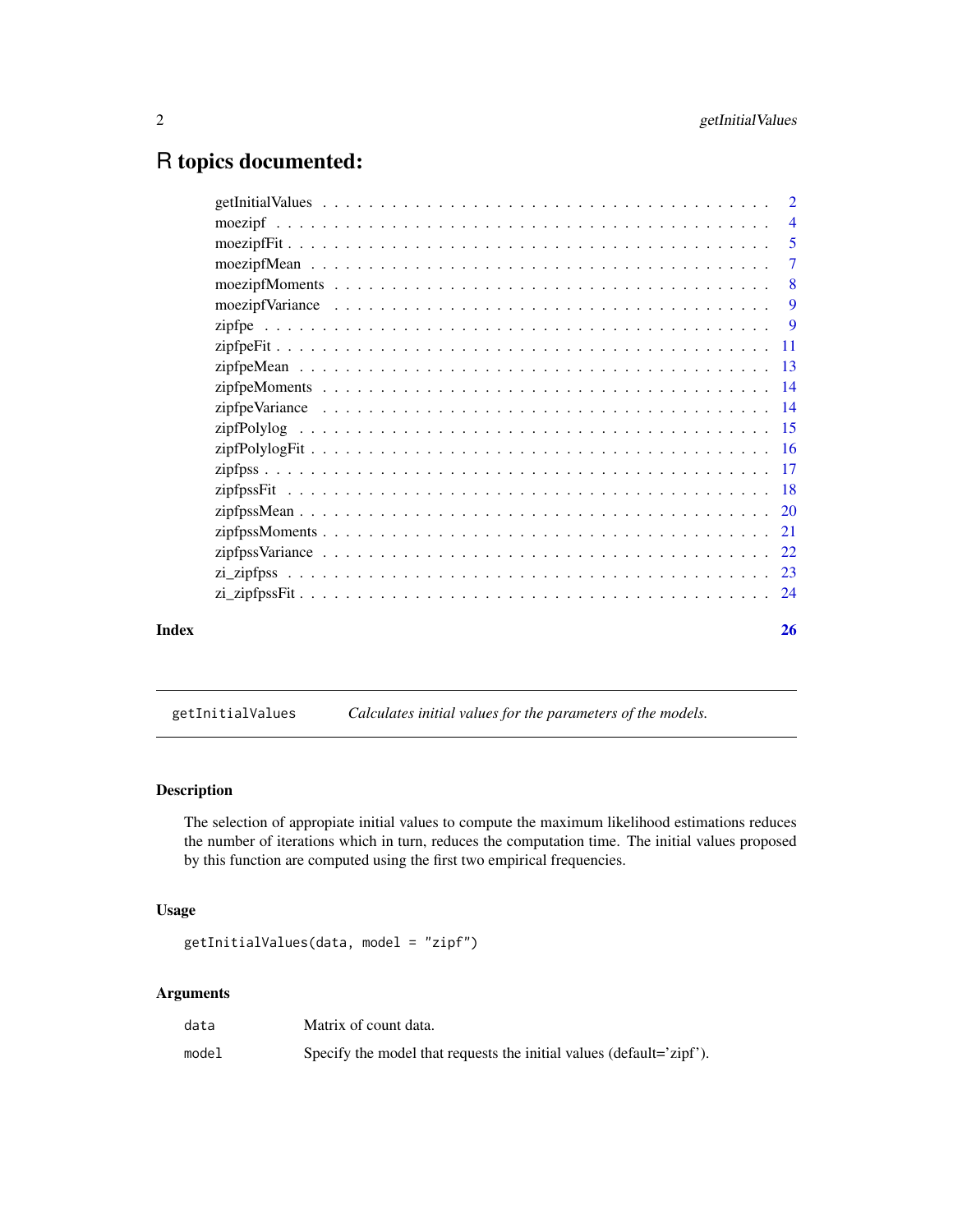#### getInitialValues 3

#### Details

The argument data is a two column matrix with the first column containing the observations and the second column containing their frequencies. The argument model refers to the selected model of those implemented in the package. The possible values are: *zipf*, *moezipf*, *zipfpe*, *zipfpss* or its zero truncated version *zt\_zipfpss*. By default, the selected model is the Zipf one.

For the MOEZipf, the Zipf-PE and the zero truncated Zipf-PSS models that contain the Zipf model as a particular case, the  $\beta$  value will correspond to the one of the Zipf model (i.e.  $\beta = 1$  for the MOEZipf,  $\beta = 0$  for the Zipf-PE and  $\lambda = 0$  for the zero truncated Zipf-PSS model) and the initial value for  $\alpha$  is set to be equal to:

$$
\alpha_0 = \log_2\left(\frac{f_r(1)}{f_r(2)}\right),
$$

where  $f_r(1)$  and  $f_r(2)$  are the empirical relative frequencies of one and two. This value is obtained equating the two empirical probabilities to their theoritical ones.

For the case of the Zipf-PSS the proposed initial values are obtained equating the empirical probability of zero to the theoretical one which gives:

$$
\lambda_0 = -\log(f_r(0)),
$$

where  $f_r(0)$  is the empirical relative frequency of zero. The initial value of  $\alpha$  is obtained equating the ratio of the theoretical probabilities at zero and one to the empirical ones. This gives place to:

$$
\alpha_0 = \zeta^{-1} (\lambda_0 * f_r(0) / f_r(1)),
$$

where  $f_r(0)$  and  $f_r(1)$  are the empirical relative frequencies associated to the values 0 and 1 respectively. The inverse of the Riemman Zeta function is obtained using the optim routine.

### Value

Returns the initial values of the parameters for a given distribution.

#### References

Güney, Y., Tuaç, Y., & Arslan, O. (2016). Marshall–Olkin distribution: parameter estimation and application to cancer data. Journal of Applied Statistics, 1-13.

#### Examples

```
data <- rmoezipf(100, 2.5, 1.3)
data <- as.data.frame(table(data))
data[,1] <- as.numeric(levels(data[,1])[data[,1]])
initials <- getInitialValues(data, model='zipf')
```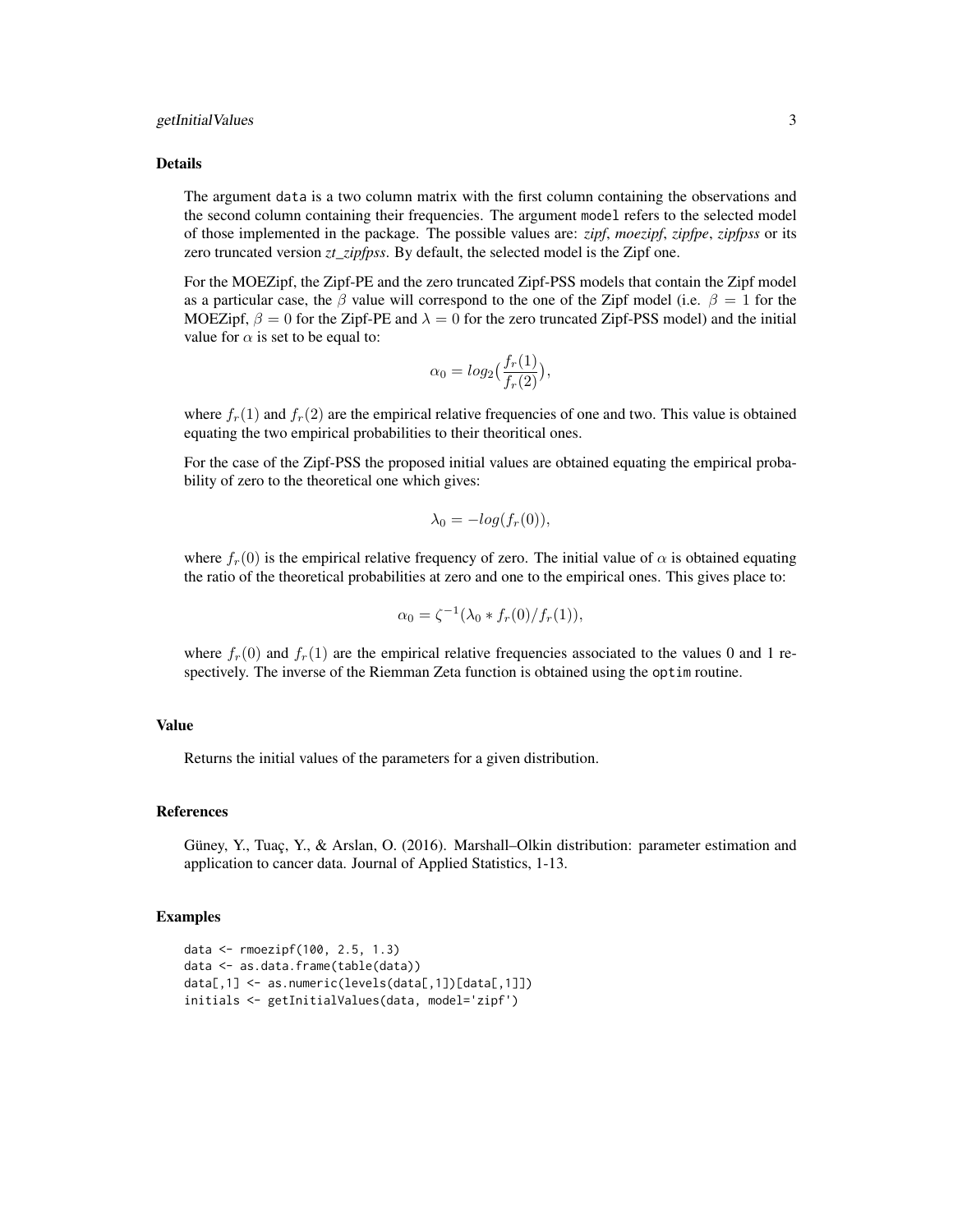<span id="page-3-0"></span>

#### Description

Probability mass function, cumulative distribution function, quantile function and random number generation for the MOEZipf distribution with parameters  $\alpha$  and  $\beta$ . The support of the MOEZipf distribution are the strictly positive integer numbers large or equal than one.

#### Usage

```
dmoezipf(x, alpha, beta, log = FALSE)
pmoezipf(q, alpha, beta, log.p = FALSE, lower.tail = TRUE)
qmoezipf(p, alpha, beta, log.p = FALSE, lower.tail = TRUE)
rmoezipf(n, alpha, beta)
```
## Arguments

| x, q       | Vector of positive integer values.                                                   |
|------------|--------------------------------------------------------------------------------------|
| alpha      | Value of the $\alpha$ parameter ( $\alpha > 1$ ).                                    |
| beta       | Value of the $\beta$ parameter ( $\beta > 0$ ).                                      |
| log, log.p | Logical; if TRUE, probabilities $p$ are given as $log(p)$ .                          |
| lower.tail | Logical; if TRUE (default), probabilities are $P[X \le x]$ , otherwise, $P[X > x]$ . |
| p          | Vector of probabilities.                                                             |
| n          | Number of random values to return.                                                   |

## Details

The *probability mass function* at a positive integer value x of the MOEZipf distribution with parameters  $\alpha$  and  $\beta$  is computed as follows:

$$
p(x|\alpha,\beta) = \frac{x^{-\alpha}\beta\zeta(\alpha)}{[\zeta(\alpha) - \bar{\beta}\zeta(\alpha,x)][\zeta(\alpha) - \bar{\beta}\zeta(\alpha,x+1)]}, x = 1, 2, ..., \alpha > 1, \beta > 0,
$$

where  $\zeta(\alpha)$  is the Riemann-zeta function at  $\alpha$ ,  $\zeta(\alpha, x)$  is the Hurtwitz zeta function with arguments  $\alpha$  and x, and  $\overline{\beta} = 1 - \beta$ .

The *cumulative distribution function*, at a given positive integer value x, is computed as  $F(x) =$  $1 - S(x)$ , where the survival function  $S(x)$  is equal to:

$$
S(x) = \frac{\beta \zeta(\alpha, x+1)}{\zeta(\alpha) - \overline{\beta} \zeta(\alpha, x+1)}, x = 1, 2, ...
$$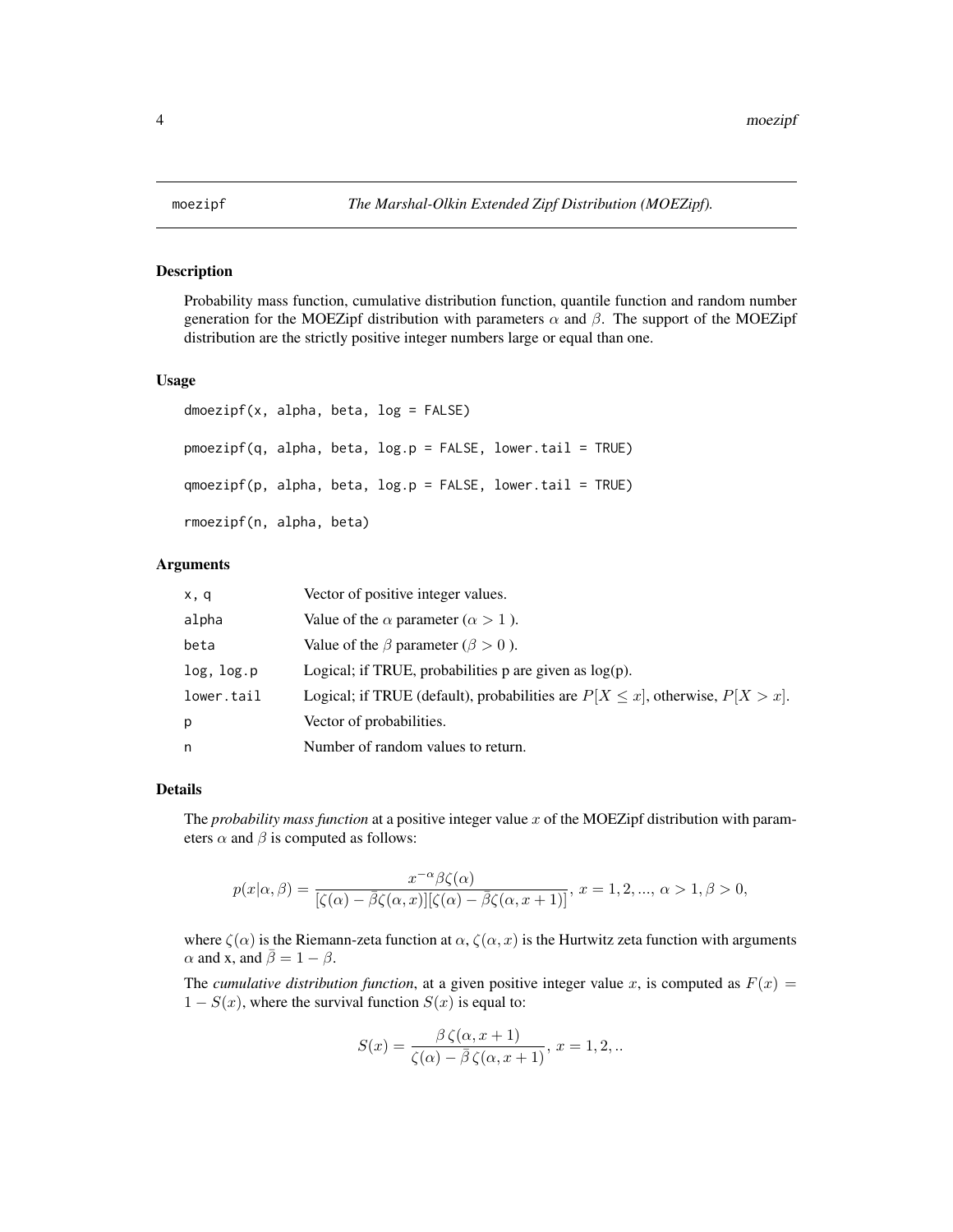#### <span id="page-4-0"></span>moezipfFit 5

The quantile of the MOEZipf( $\alpha$ ,  $\beta$ ) distribution of a given probability value p is equal to the quantile of the Zipf( $\alpha$ ) distribution at the value:

$$
p\prime = \frac{p\beta}{1 + p\left(\beta - 1\right)}
$$

The quantiles of the  $\text{Zipf}(\alpha)$  distribution are computed by means of the *tolerance* package.

To generate random data from a MOEZipf one applies the *quantile* function over *n* values randomly generated from an Uniform distribution in the interval (0, 1).

## Value

dmoezipf gives the probability mass function, pmoezipf gives the cumulative distribution function, qmoezipf gives the quantile function, and rmoezipf generates random values from a MOEZipf distribution.

#### References

Casellas, A. (2013) *La distribució Zipf Estesa segons la transformació Marshall-Olkin*. Universitat Politécnica de Catalunya.

Devroye L. (1986) Non-Uniform Random Variate Generation. Springer, New York, NY.

Duarte-López, A., Prat-Pérez, A., & Pérez-Casany, M. (2015). *Using the Marshall-Olkin Extended Zipf Distribution in Graph Generation*. European Conference on Parallel Processing, pp. 493-502, Springer International Publishing.

Pérez-Casany, M. and Casellas, A. (2013) *Marshall-Olkin Extended Zipf Distribution*. arXiv preprint arXiv:1304.4540.

Young, D. S. (2010). *Tolerance: an R package for estimating tolerance intervals*. Journal of Statistical Software, 36(5), 1-39.

## Examples

```
dmoezipf(1:10, 2.5, 1.3)
pmoezipf(1:10, 2.5, 1.3)
qmoezipf(0.56, 2.5, 1.3)
rmoezipf(10, 2.5, 1.3)
```
moezipfFit *MOEZipf parameters estimation.*

#### Description

For a given sample of strictly positive integer numbers, usually of the type of ranking data or frequencies of frequencies data, estimates the parameters of the MOEZipf distribution by means of the maximum likelihood method. The input data should be provided as a frequency matrix.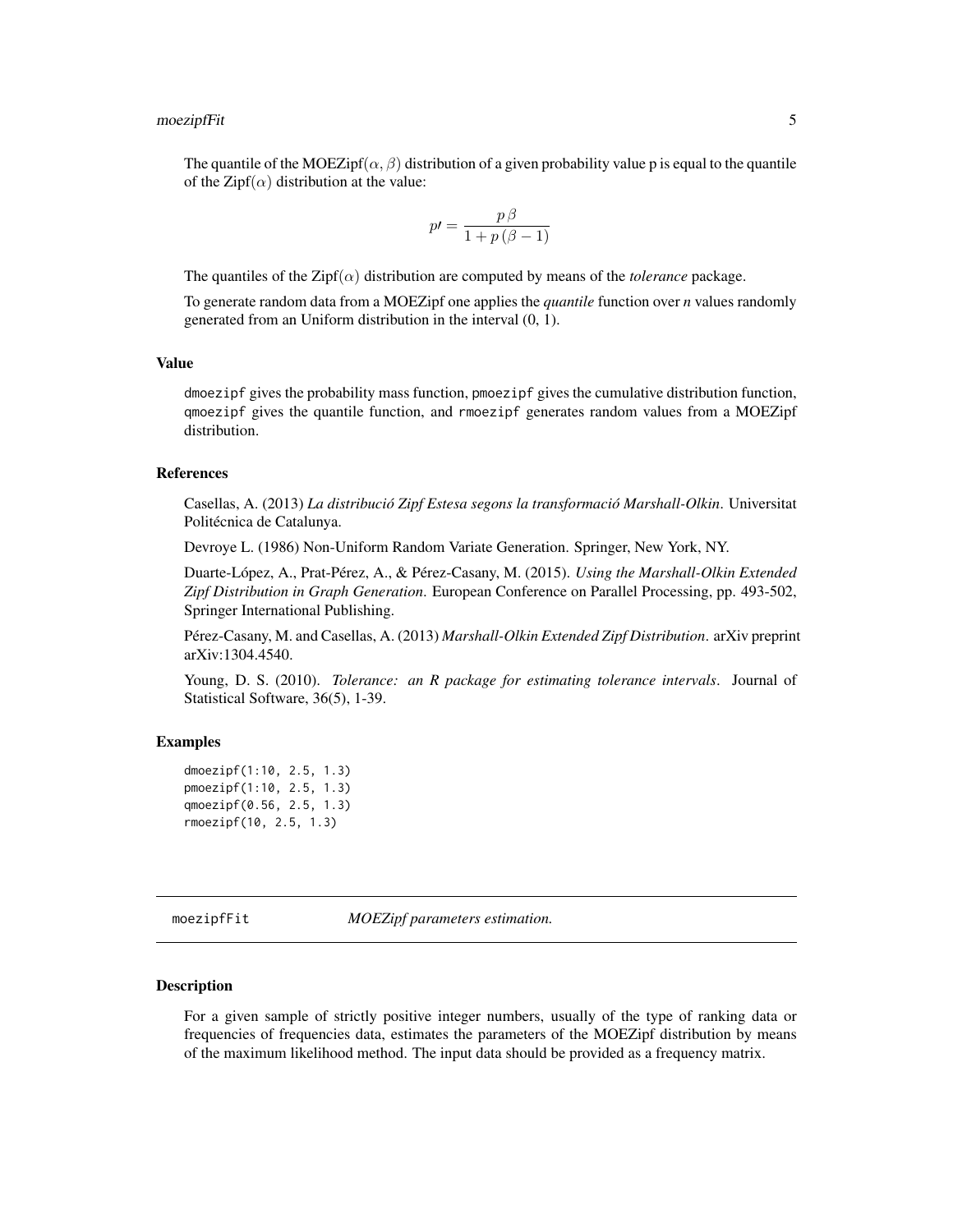## <span id="page-5-0"></span>Usage

```
moezipfFit(data, init_alpha = NULL, init_beta = NULL, level = 0.95,
  ...)
## S3 method for class 'moezipfR'
residuals(object, ...)
## S3 method for class 'moezipfR'
fitted(object, ...)
## S3 method for class 'moezipfR'
coef(object, ...)
## S3 method for class 'moezipfR'
plot(x, \ldots)## S3 method for class 'moezipfR'
print(x, \ldots)## S3 method for class 'moezipfR'
summary(object, ...)
## S3 method for class 'moezipfR'
logLik(object, ...)
## S3 method for class 'moezipfR'
AIC(object, ...)
## S3 method for class 'moezipfR'
BIC(object, ...)
```
## Arguments

| data       | Matrix of count data in form of a table of frequencies.                                                      |
|------------|--------------------------------------------------------------------------------------------------------------|
| init_alpha | Initial value of $\alpha$ parameter ( $\alpha > 1$ ).                                                        |
| init_beta  | Initial value of $\beta$ parameter ( $\beta > 0$ ).                                                          |
| level      | Confidence level used to calculate the confidence intervals (default 0.95).                                  |
| $\ddots$   | Further arguments to the generic functions. The extra arguments are passing to<br>the <i>optim</i> function. |
| object     | An object from class "moezipfR" (output of <i>moezipfFit</i> function).                                      |
| x          | An object from class "moezipfR" (output of <i>moezipfFit</i> function).                                      |

## Details

The argument data is a two column matrix with the first column containing the observations and the second column containing their frequencies.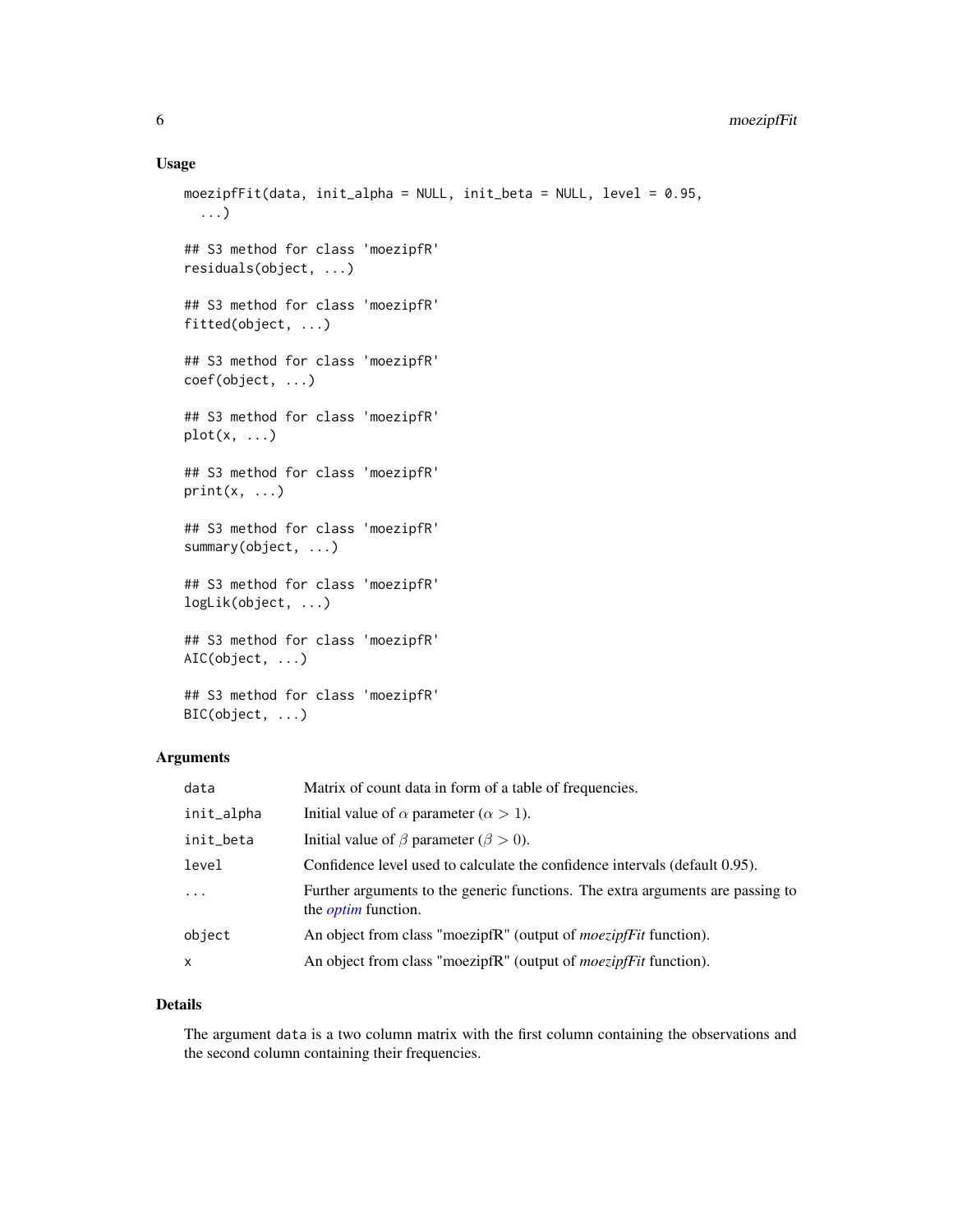## <span id="page-6-0"></span>moezipfMean 7

The log-likelihood function is equal to:

$$
l(\alpha, \beta; x) = -\alpha \sum_{i=1}^{m} f_a(x_i) log(x_i) + N(log(\beta) + log(\zeta(\alpha)))
$$

$$
-\sum_{i=1}^{m} f_a(x_i) log[(\zeta(\alpha) - \overline{\beta}\zeta(\alpha, x_i)(\zeta(\alpha) - \overline{\beta}\zeta(\alpha, x_i + 1)))],
$$

where  $f_a(x_i)$  is the absolute frequency of  $x_i$ , m is the number of different values in the sample and N is the sample size, i.e.  $N = \sum_{i=1}^{m} x_i f_a(x_i)$ .

By default the initial values of the parameters are computed using the function getInitialValues. The function *[optim](#page-0-0)* is used to estimate the parameters.

## Value

Returns a *moezipfR* object composed by the maximum likelihood parameter estimations jointly with their standard deviation and confidence intervals. It also contains the value of the log-likelihood at the maximum likelihood estimator.

#### See Also

[getInitialValues](#page-1-1).

#### Examples

```
data <- rmoezipf(100, 2.5, 1.3)
data <- as.data.frame(table(data))
data[,1] <- as.numeric(as.character(data[,1]))
data[,2] <- as.numeric(as.character(data[,2]))
initValues <- getInitialValues(data, model='moezipf')
obj <- moezipfFit(data, init_alpha = initValues$init_alpha, init_beta = initValues$init_beta)
```
<span id="page-6-1"></span>moezipfMean *Expected value.*

#### Description

Computes the expected value of the MOEZipf distribution for given values of parameters  $\alpha$  and  $\beta$ .

#### Usage

moezipfMean(alpha, beta, tolerance = 10^(-4))

#### Arguments

| alpha     | Value of the $\alpha$ parameter ( $\alpha > 2$ ).          |
|-----------|------------------------------------------------------------|
| beta      | Value of the $\beta$ parameter ( $\beta > 0$ ).            |
| tolerance | Tolerance used in the calculations (default = $10^{-4}$ ). |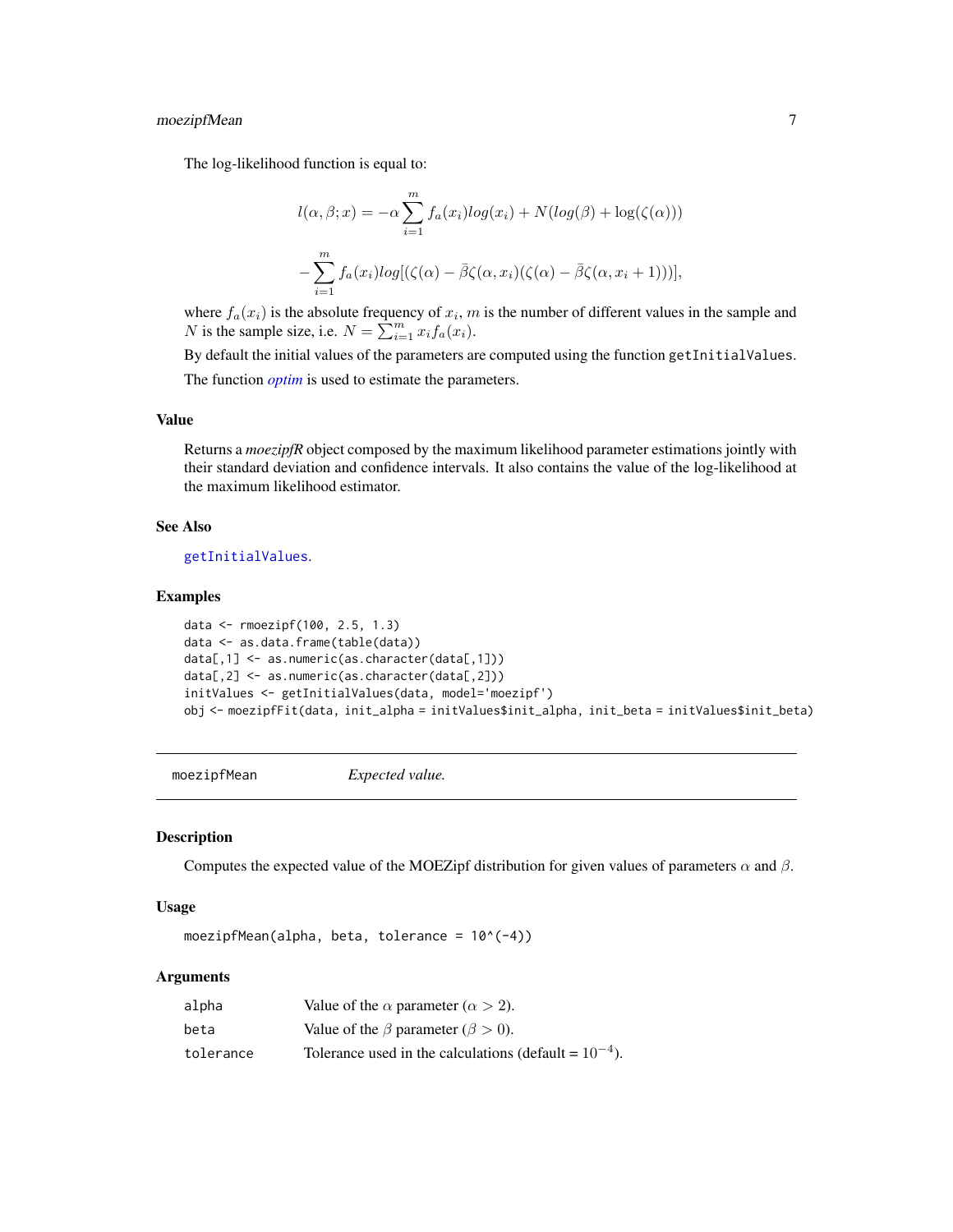## <span id="page-7-0"></span>Details

The mean of the distribution only exists for  $\alpha$  strictly greater than 2. It is computed by calculating the partial sums of the serie, and stopping when two consecutive partial sums differ less than the tolerance value. The value of the last partial sum is returned.

#### Value

A positive real value corresponding to the mean value of the distribution.

## Examples

```
moezipfMean(2.5, 1.3)
moezipfMean(2.5, 1.3, 10^(-3))
```
<span id="page-7-1"></span>moezipfMoments *Distribution Moments.*

## Description

General function to compute the k-th moment of the MOEZipf distribution for any integer value  $k \ge 1$ , when it exists. The k-th moment exists if and only if  $\alpha > k + 1$ . For k = 1, this function returns the same value as the [moezipfMean](#page-6-1) function.

#### Usage

```
moezipfMoments(k, alpha, beta, tolerance = 10^{-(-4)})
```
#### Arguments

| k         | Order of the moment to compute.                            |
|-----------|------------------------------------------------------------|
| alpha     | Value of the $\alpha$ parameter ( $\alpha > k + 1$ ).      |
| beta      | Value of the $\beta$ parameter ( $\beta > 0$ ).            |
| tolerance | Tolerance used in the calculations (default = $10^{-4}$ ). |

## Details

The k-th moment is computed by calculating the partial sums of the serie, and stopping when two consecutive partial sums differ less than the tolerance value. The value of the last partial sum is returned.

## Value

A positive real value corresponding to the k-th moment of the distribution.

#### Examples

```
moezipfMoments(3, 4.5, 1.3)
moezipfMoments(3, 4.5, 1.3, 1*10^(-3))
```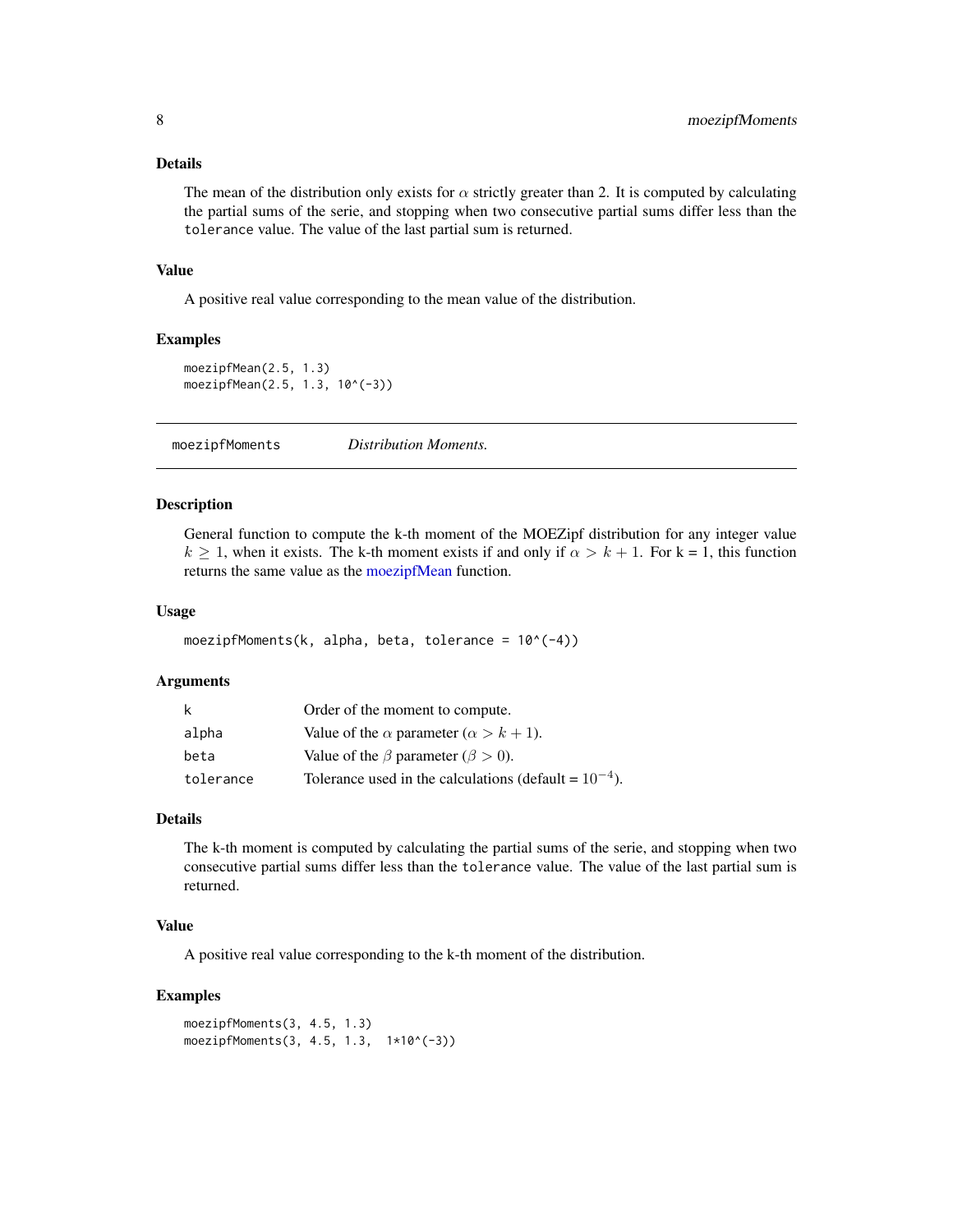<span id="page-8-0"></span>

#### Description

Computes the variance of the MOEZipf distribution for given values of  $\alpha$  and  $\beta$ .

## Usage

moezipfVariance(alpha, beta, tolerance =  $10^*(-4)$ )

## Arguments

| alpha     | Value of the $\alpha$ parameter ( $\alpha > 3$ ).          |
|-----------|------------------------------------------------------------|
| beta      | Value of the $\beta$ parameter ( $\beta > 0$ ).            |
| tolerance | Tolerance used in the calculations. (default = $10^{-4}$ ) |

## Details

The variance of the distribution only exists for  $\alpha$  strictly greater than 3.

#### Value

A positive real value corresponding to the variance of the distribution.

## See Also

[moezipfMoments](#page-7-1), [moezipfMean](#page-6-1).

## Examples

moezipfVariance(3.5, 1.3)

zipfpe *The Zipf-Poisson Extreme Distribution (Zipf-PE).*

## Description

Probability mass function, cumulative distribution function, quantile function and random number generation for the Zipf-PE distribution with parameters  $\alpha$  and  $\beta$ . The support of the Zipf-PE distribution are the strictly positive integer numbers large or equal than one.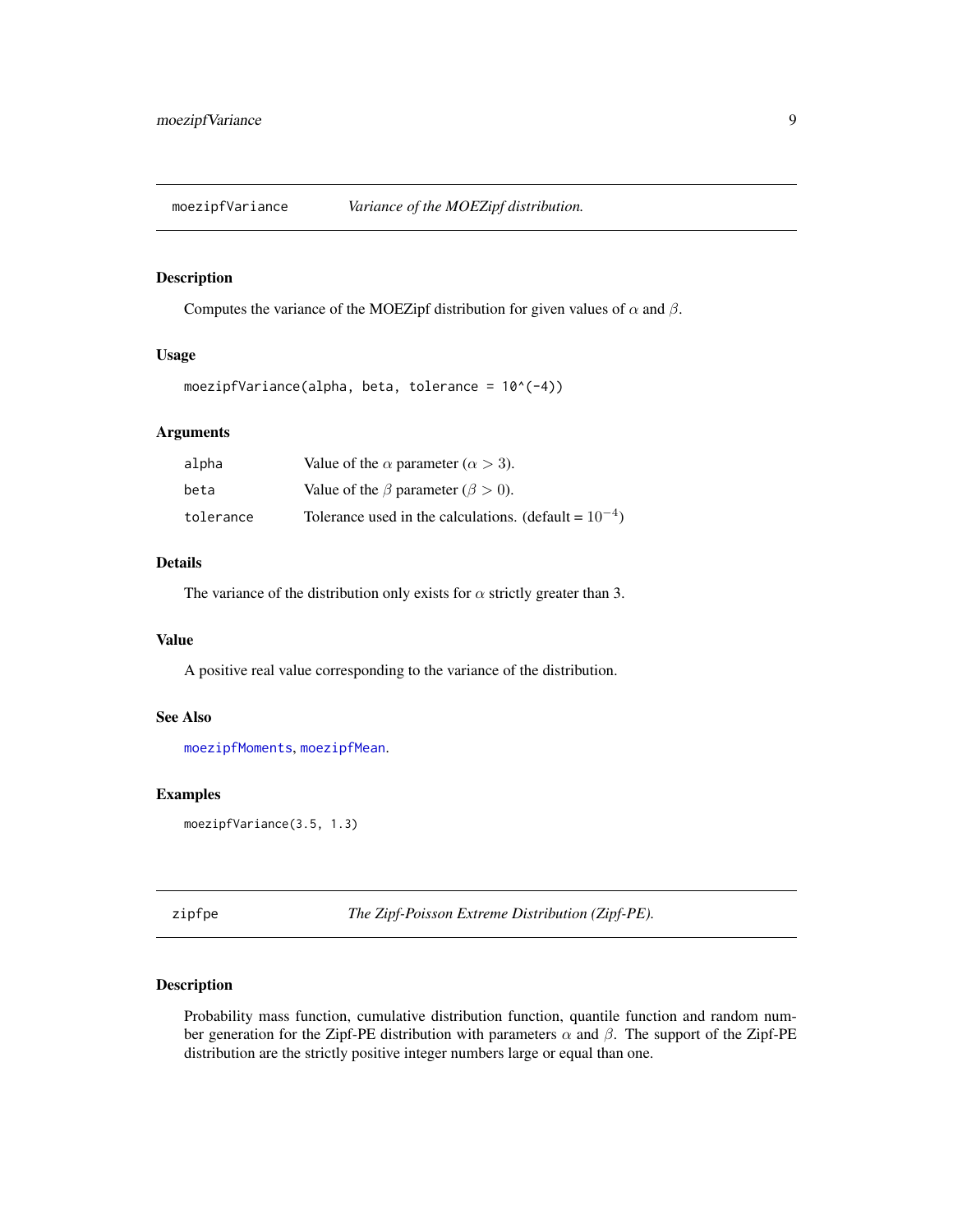#### Usage

```
dzipfpe(x, alpha, beta, log = FALSE)
pzipfpe(q, alpha, beta, log.p = FALSE, lower.tail = TRUE)
qzipfpe(p, alpha, beta, log.p = FALSE, lowertail = TRUE)rzipfpe(n, alpha, beta)
```
## Arguments

| x, q       | Vector of positive integer values.                                                   |
|------------|--------------------------------------------------------------------------------------|
| alpha      | Value of the $\alpha$ parameter ( $\alpha > 1$ ).                                    |
| beta       | Value of the $\beta$ parameter ( $\beta \in (-\infty, +\infty)$ ).                   |
| log, log.p | Logical; if TRUE, probabilities $p$ are given as $log(p)$ .                          |
| lower.tail | Logical; if TRUE (default), probabilities are $P[X \le x]$ , otherwise, $P[X > x]$ . |
| р          | Vector of probabilities.                                                             |
| n          | Number of random values to return.                                                   |

## Details

The *probability mass function* of the Zipf-PE distribution with parameters  $\alpha$  and  $\beta$  at a positive integer value  $x$  is computed as follows:

$$
p(x|\alpha,\beta) = \frac{e^{\beta(1-\frac{\zeta(\alpha,x)}{\zeta(\alpha)})}(e^{\beta\frac{x^{-\alpha}}{\zeta(\alpha)}}-1)}{e^{\beta}-1}, x = 1, 2, ..., \alpha > 1, -\infty < \beta < +\infty,
$$

where  $\zeta(\alpha)$  is the Riemann-zeta function at  $\alpha$ , and  $\zeta(\alpha, x)$  is the Hurtwitz zeta function with arguments  $\alpha$  and x.

The *cumulative distribution function* at a given positive integer value  $x$ ,  $F(x)$ , is equal to:

$$
F(x) = \frac{e^{\beta(1 - \frac{\zeta(\alpha, x+1)}{\zeta(\alpha)})} - 1}{e^{\beta} - 1}
$$

The quantile of the Zipf-PE( $\alpha$ ,  $\beta$ ) distribution of a given probability value p is equal to the quantile of the Zipf( $\alpha$ ) distribution at the value:

$$
p' = \frac{\log(p\left(e^{\beta} - 1\right) + 1)}{\beta}
$$

The quantiles of the  $\text{Zipf}(\alpha)$  distribution are computed by means of the *tolerance* package.

To generate random data from a Zipf-PE one applies the *quantile* function over *n* values randomly generated from an Uniform distribution in the interval (0, 1).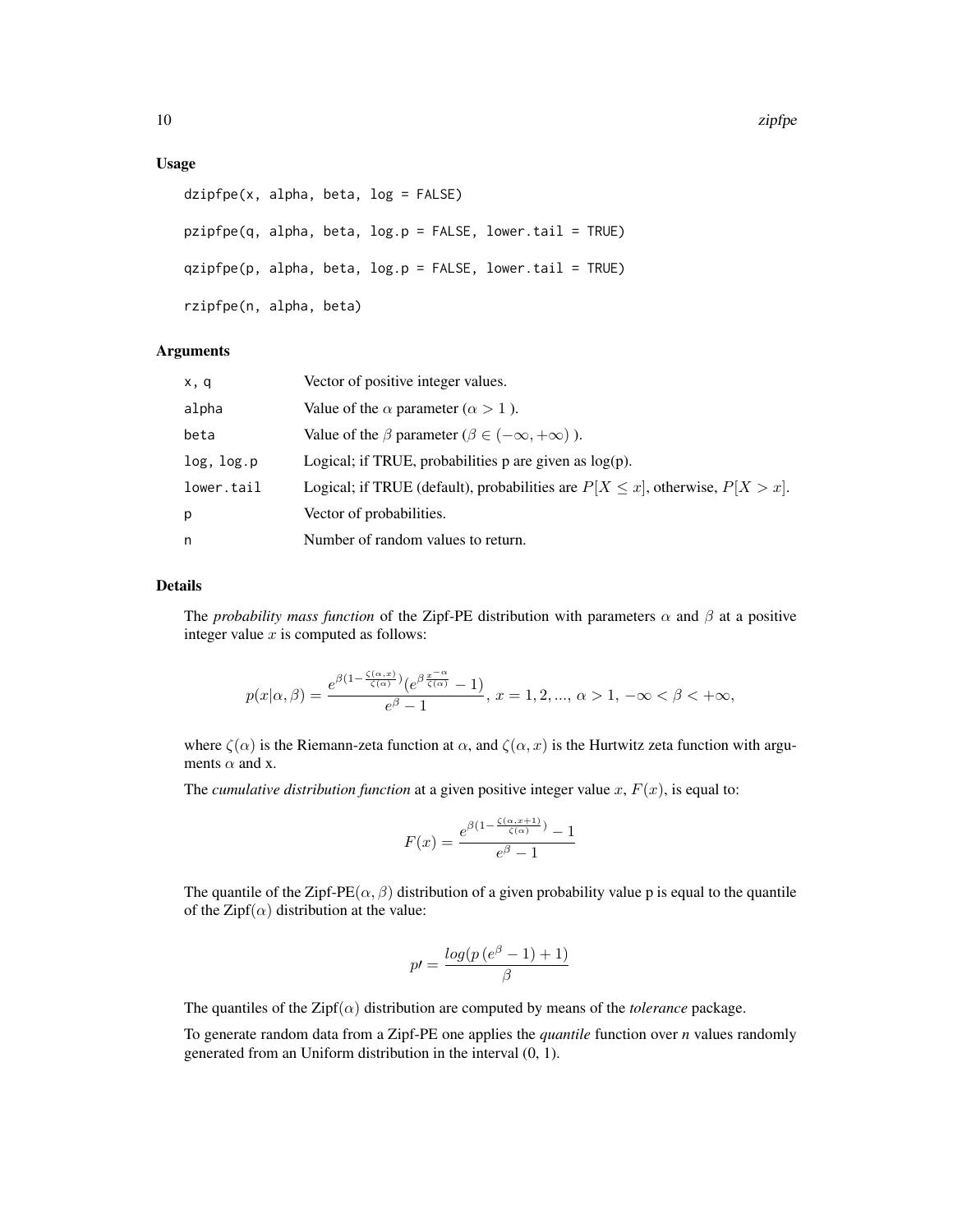#### <span id="page-10-0"></span>zipfpeFit 11

## Value

dzipfpe gives the probability mass function, pzipfpe gives the cumulative function, qzipfpe gives the quantile function, and rzipfpe generates random values from a Zipf-PE distribution.

#### References

Young, D. S. (2010). *Tolerance: an R package for estimating tolerance intervals*. Journal of Statistical Software, 36(5), 1-39.

#### Examples

dzipfpe(1:10, 2.5, -1.5) pzipfpe(1:10, 2.5, -1.5) qzipfpe(0.56, 2.5, 1.3) rzipfpe(10, 2.5, 1.3)

zipfpeFit *Zipf-PE parameters estimation.*

## **Description**

For a given sample of strictly positive integer values, usually of the type of ranking data or frequencies of frequencies data, estimates the parameters of the Zipf-PE distribution by means of the maximum likelihood method. The input data should be provided as a frequency matrix.

```
zipfpeFit(data, init_alpha = NULL, init_beta = NULL, level = 0.95,
  ...)
## S3 method for class 'zipfpeR'
residuals(object, ...)
## S3 method for class 'zipfpeR'
fitted(object, ...)
## S3 method for class 'zipfpeR'
coef(object, ...)
## S3 method for class 'zipfpeR'
plot(x, \ldots)## S3 method for class 'zipfpeR'
print(x, \ldots)## S3 method for class 'zipfpeR'
```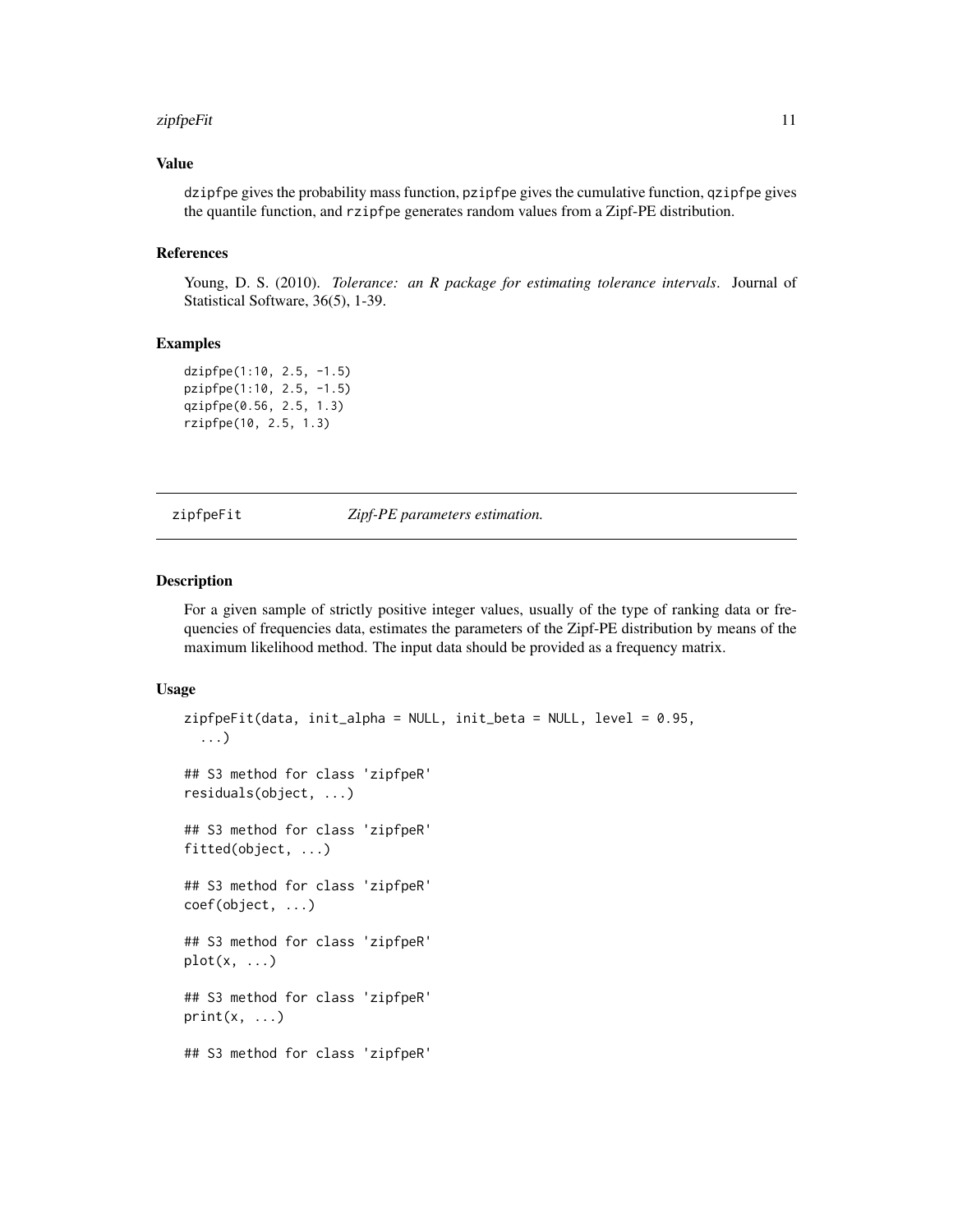#### 12 *ii* zipfpeFit

```
summary(object, ...)
## S3 method for class 'zipfpeR'
logLik(object, ...)
## S3 method for class 'zipfpeR'
AIC(object, ...)
## S3 method for class 'zipfpeR'
BIC(object, ...)
```
## Arguments

| data       | Matrix of count data in form of table of frequencies.                                                        |
|------------|--------------------------------------------------------------------------------------------------------------|
| init_alpha | Initial value of $\alpha$ parameter ( $\alpha > 1$ ).                                                        |
| init_beta  | Initial value of $\beta$ parameter ( $\beta \in (-\infty, +\infty)$ ).                                       |
| level      | Confidence level used to calculate the confidence intervals (default 0.95).                                  |
| $\cdots$   | Further arguments to the generic functions. The extra arguments are passing to<br>the <i>optim</i> function. |
| object     | An object from class "zpeR" (output of <i>zipfpeFit</i> function).                                           |
| x          | An object from class "zpeR" (output of <i>zipfpeFit</i> function).                                           |

#### Details

The argument data is a two column matrix with the first column containing the observations and the second column containing their frequencies.

The log-likelihood function is equal to:

$$
l(\alpha, \beta; x) = \beta (N - \zeta(\alpha)^{-1} \sum_{i=1}^{m} f_a(x_i) \zeta(\alpha, x_i)) + \sum_{i=1}^{m} f_a(x_i) \log \left( \frac{e^{\frac{\beta x_i^{-\alpha}}{\zeta(\alpha)}} - 1}{e^{\beta} - 1} \right),
$$

where  $f_a(x_i)$  is the absolute frequency of  $x_i$ , m is the number of different values in the sample and N is the sample size, i.e.  $N = \sum_{i=1}^{m} x_i f_a(x_i)$ .

By default the initial values of the parameters are computed using the function getInitialValues.

The function *[optim](#page-0-0)* is used to estimate the parameters.

#### Value

Returns an object composed by the maximum likelihood parameter estimations jointly with their standard deviation and confidence intervals. It also contains the value of the log-likelihood at the maximum likelihood estimator.

## See Also

[getInitialValues](#page-1-1).

<span id="page-11-0"></span>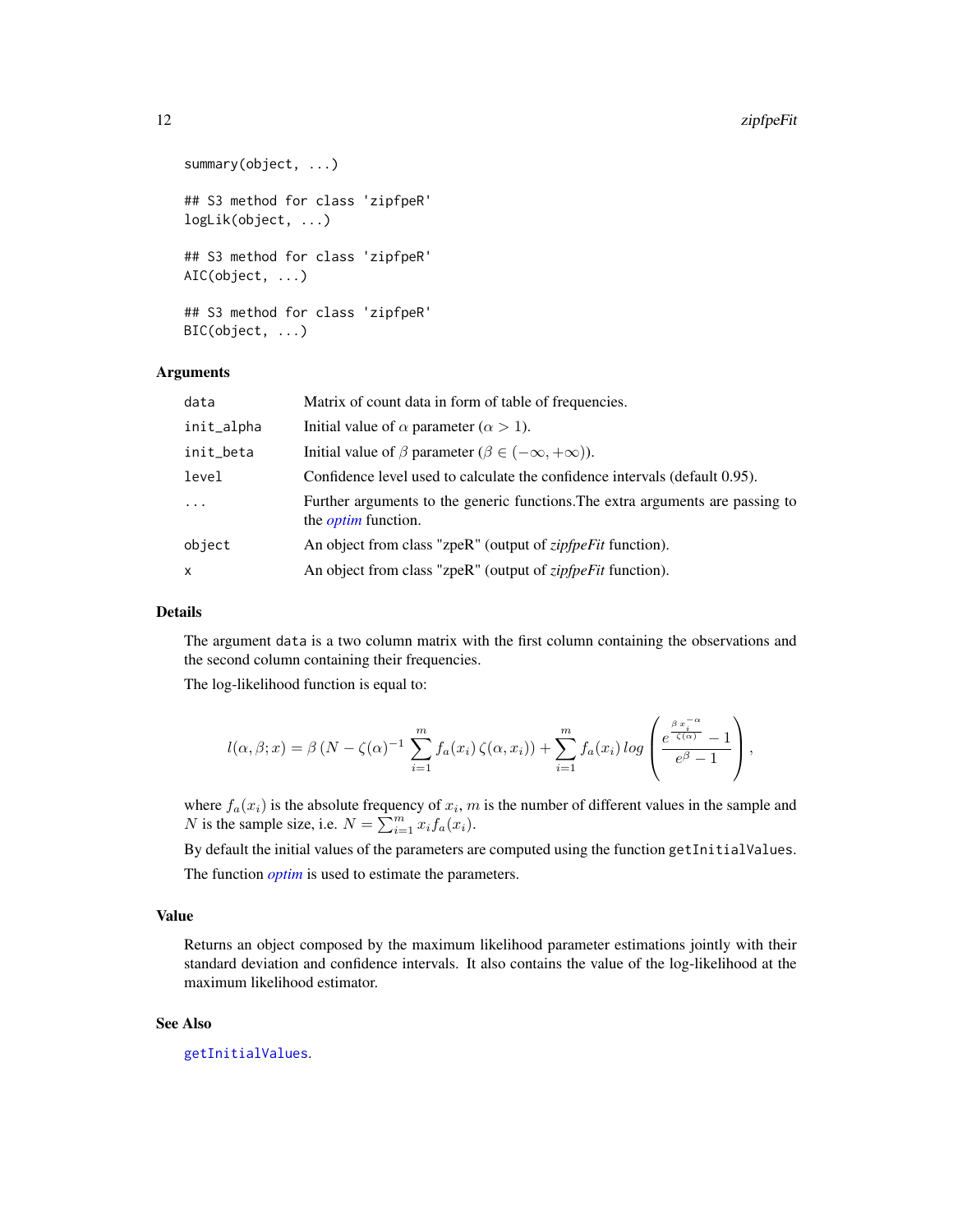## <span id="page-12-0"></span>zipfpeMean 13

#### Examples

```
data <- rzipfpe(100, 2.5, 1.3)
data <- as.data.frame(table(data))
data[,1] <- as.numeric(as.character(data[,1]))
data[,2] <- as.numeric(as.character(data[,2]))
initValues <- getInitialValues(data, model='zipfpe')
obj <- zipfpeFit(data, init_alpha = initValues$init_alpha, init_beta = initValues$init_beta)
```
<span id="page-12-1"></span>

zipfpeMean *Expected value of the Zipf-PE distribution.*

#### Description

Computes the expected value of the Zipf-PE distribution for given values of parameters  $\alpha$  and  $\beta$ .

## Usage

 $zipfpeMean(alpha, beta, tolerance =  $10^(-4)$ )$ 

#### Arguments

| alpha     | Value of the $\alpha$ parameter ( $\alpha > 2$ ).                  |
|-----------|--------------------------------------------------------------------|
| beta      | Value of the $\beta$ parameter ( $\beta \in (-\infty, +\infty)$ ). |
| tolerance | Tolerance used in the calculations (default = $10^{-4}$ ).         |

#### Details

The mean of the distribution only exists for  $\alpha$  strictly greater than 2. It is computed by calculating the partial sums of the serie, and stopping when two consecutive partial sums differ less than the tolerance value. The value of the last partial sum is returned.

## Value

A positive real value corresponding to the mean value of the Zipf-PE distribution.

## Examples

```
zipfpeMean(2.5, 1.3)
zipfpeMean(2.5, 1.3, 10^(-3))
```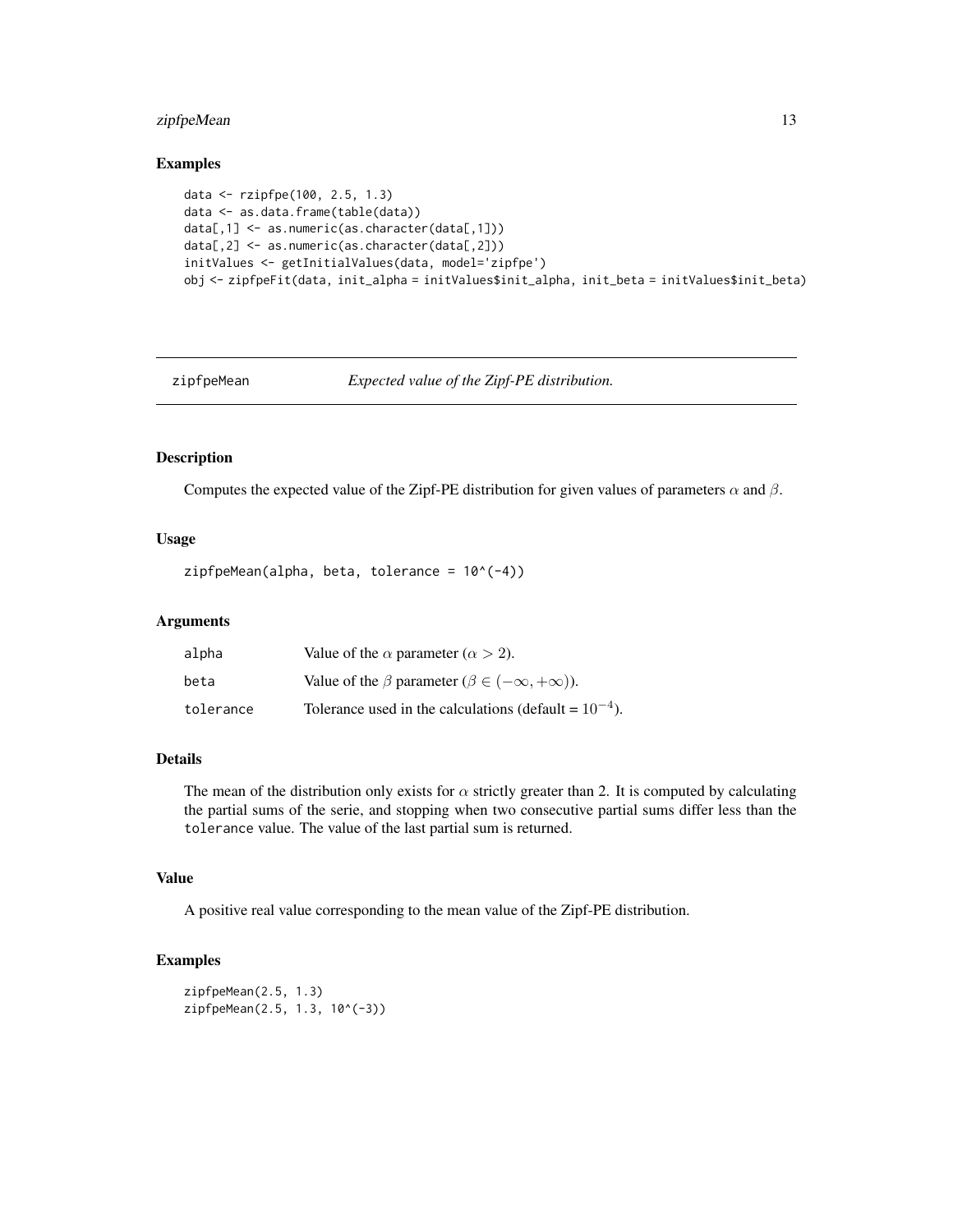<span id="page-13-1"></span><span id="page-13-0"></span>

#### Description

General function to compute the k-th moment of the Zipf-PE distribution for any integer value  $k \ge 1$ , when it exists. The k-th moment exists if and only if  $\alpha > k + 1$ . For k = 1, this function returns the same value as the [zipfpeMean](#page-12-1) function.

#### Usage

 $zipfpeMoments(k, alpha, beta, tolerance =  $10^(-4)$ )$ 

#### Arguments

| k         | Order of the moment to compute.                                    |
|-----------|--------------------------------------------------------------------|
| alpha     | Value of the $\alpha$ parameter ( $\alpha > k + 1$ ).              |
| beta      | Value of the $\beta$ parameter ( $\beta \in (-\infty, +\infty)$ ). |
| tolerance | Tolerance used in the calculations (default = $10^{-4}$ ).         |

## Details

The k-th moment of the Zipf-PE distribution is finite for  $\alpha$  values strictly greater than  $k + 1$ . It is computed by calculating the partial sums of the serie, and stopping when two consecutive partial sums differ less than the tolerance value. The value of the last partial sum is returned.

#### Value

A positive real value corresponding to the k-th moment of the distribution.

## Examples

```
zipfpeMoments(3, 4.5, 1.3)
zipfpeMoments(3, 4.5, 1.3, 1*10^(-3))
```
zipfpeVariance *Variance of the Zipf-PE distribution.*

## Description

Computes the variance of the Zipf-PE distribution for given values of  $\alpha$  and  $\beta$ .

```
zipfpeVariableTiance(alpha, beta, tolerance = 10^(-4))
```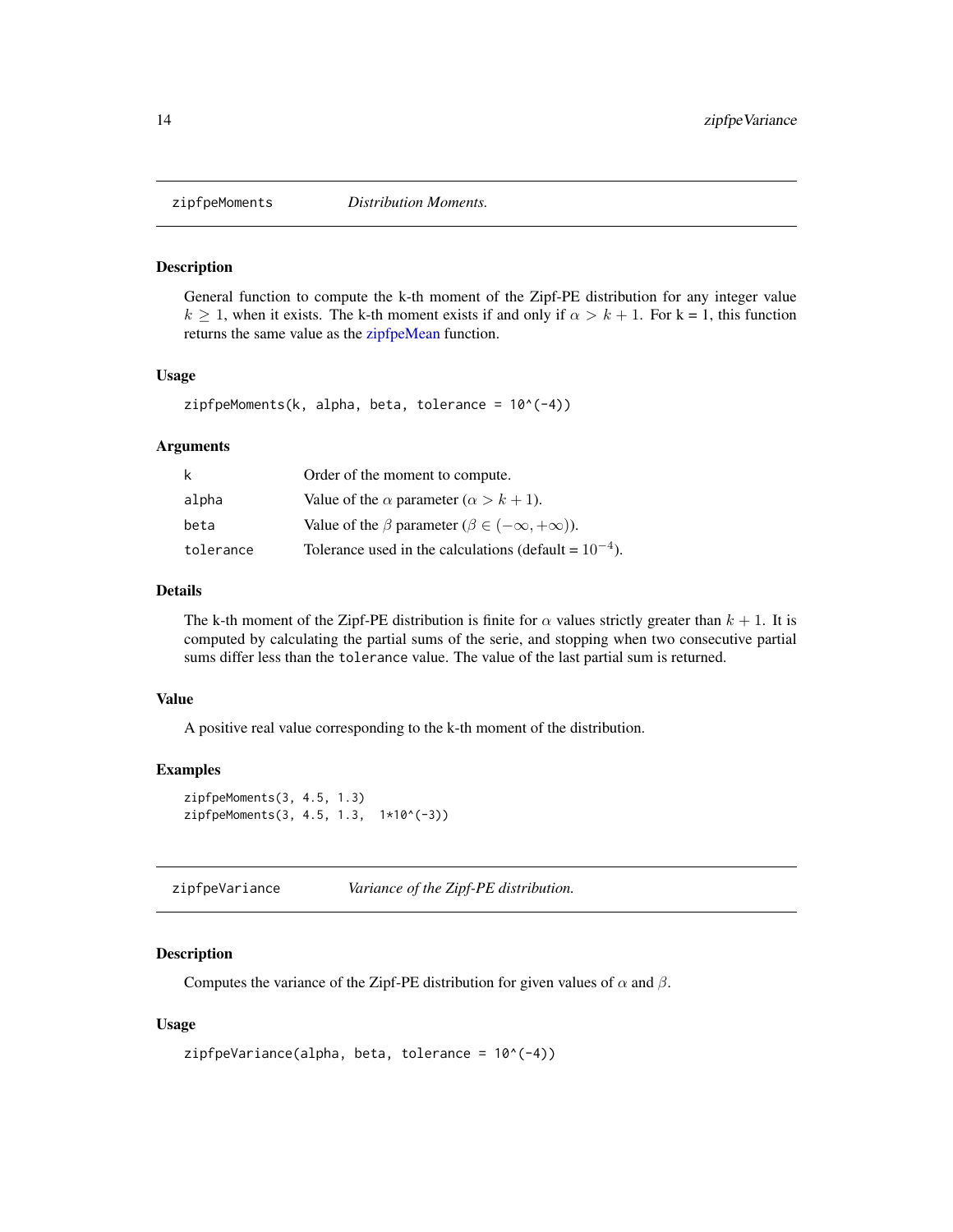## <span id="page-14-0"></span>zipfPolylog 15

#### Arguments

| alpha     | Value of the $\alpha$ parameter ( $\alpha > 3$ ).                 |
|-----------|-------------------------------------------------------------------|
| beta      | Value of the $\beta$ parameter $(\beta \in (-\infty, +\infty))$ . |
| tolerance | Tolerance used in the calculations. (default = $10^{-4}$ )        |

## Details

The variance of the distribution only exists for  $\alpha$  strictly greater than 3.

#### Value

A positive real value corresponding to the variance of the distribution.

## See Also

[zipfpeMoments](#page-13-1), [zipfpeMean](#page-12-1).

## Examples

zipfpeVariance(3.5, 1.3)

zipfPolylog *The Zipf-Polylog Distribution (Zipf-Polylog).*

## Description

Probability mass function of the Zipf-Polylog distribution with parameters  $\alpha$  and  $\beta$ . The support of the Zipf-Polylog distribution are the strictly positive integer numbers large or equal than one.

## Usage

dzipfpolylog(x, alpha, beta, log = FALSE, nSum = 1000)

#### Arguments

| x     | Vector of positive integer values.                                                       |
|-------|------------------------------------------------------------------------------------------|
| alpha | Value of the $\alpha$ parameter ( $\alpha > 1$ ).                                        |
| beta  | Value of the $\beta$ parameter ( $\beta > 0$ ).                                          |
| log   | Logical; if TRUE, probabilities $p$ are given as $log(p)$ .                              |
| nSum  | The number of terms used for computing the Polilogarithm function $[Default =$<br>1000]. |

## Details

The *probability mass function* at a positive integer value x of the Zipf-Polylog distribution with parameters  $\alpha$  and  $\beta$  is computed as follows: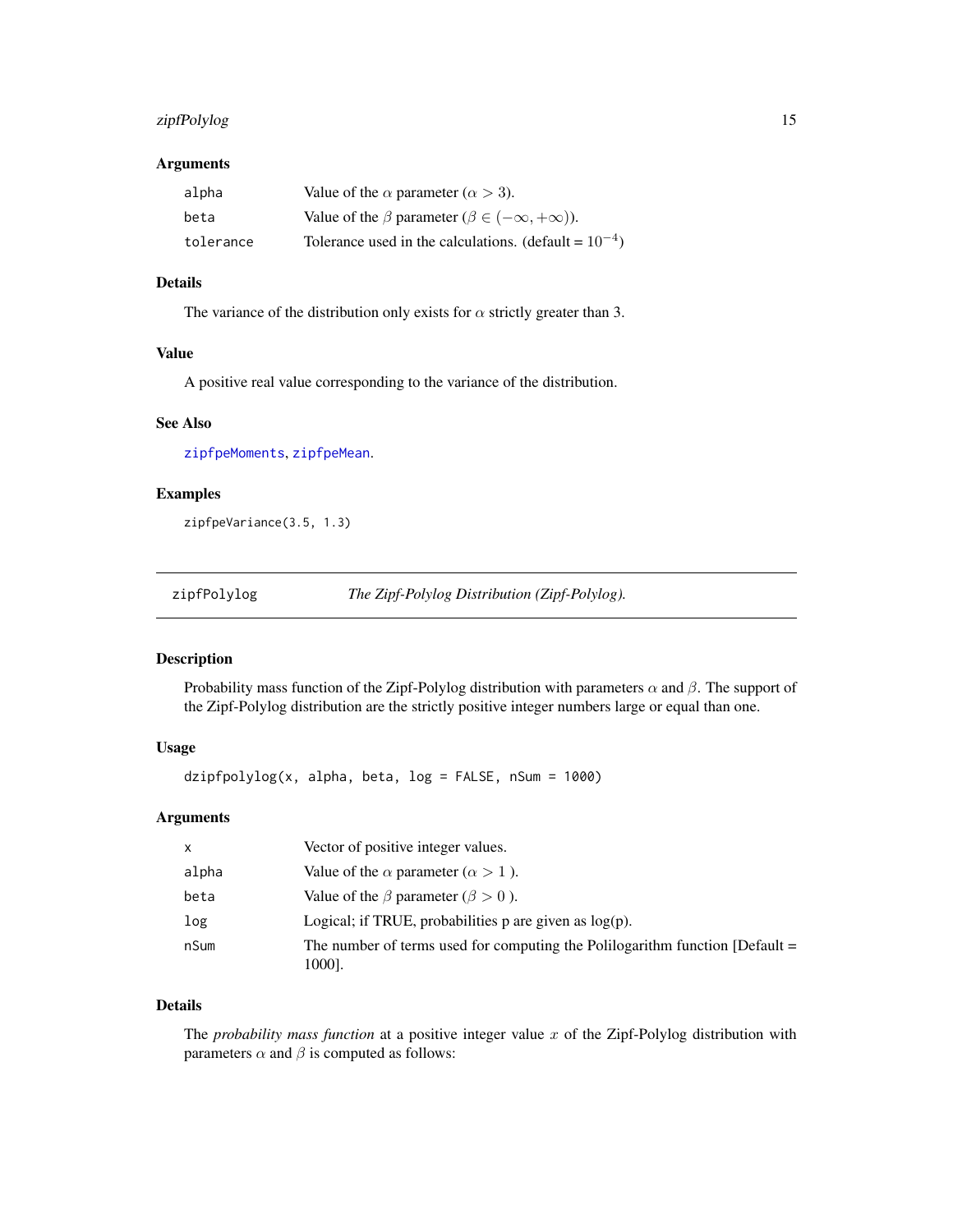dzipfpolylog gives the probability mass function

#### Examples

dzipfpolylog(1:10, 1.61, 0.98)

zipfPolylogFit *ZipfPolylog parameters estimation.*

#### Description

For a given sample of strictly positive integer numbers, usually of the type of ranking data or frequencies of frequencies data, estimates the parameters of the ZipfPolylog distribution by means of the maximum likelihood method. The input data should be provided as a frequency matrix.

```
zipfPolylogFit(data, init_alpha, init_beta, level = 0.95, ...)
## S3 method for class 'zipfPolyR'
residuals(object, ...)
## S3 method for class 'zipfPolyR'
fitted(object, ...)
## S3 method for class 'zipfPolyR'
coef(object, ...)
## S3 method for class 'zipfPolyR'
plot(x, \ldots)## S3 method for class 'zipfPolyR'
print(x, \ldots)## S3 method for class 'zipfPolyR'
summary(object, ...)
## S3 method for class 'zipfPolyR'
logLik(object, ...)
## S3 method for class 'zipfPolyR'
AIC(object, ...)
## S3 method for class 'zipfPolyR'
BIC(object, ...)
```
<span id="page-15-0"></span>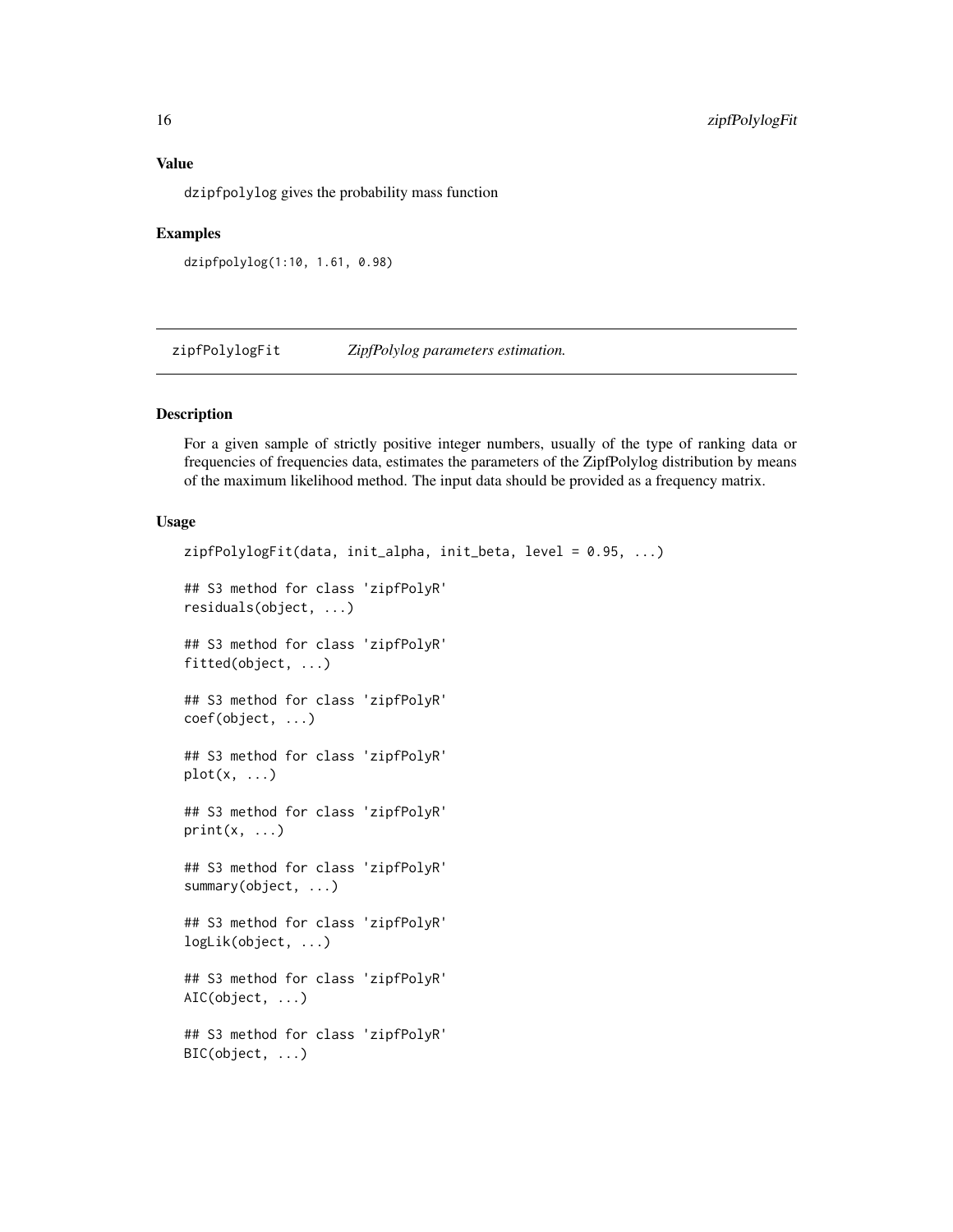#### <span id="page-16-0"></span>zipfpss and the state of the state of the state of the state of the state of the state of the state of the state of the state of the state of the state of the state of the state of the state of the state of the state of th

#### Arguments

| data         | Matrix of count data in form of a table of frequencies.                                                      |
|--------------|--------------------------------------------------------------------------------------------------------------|
| init_alpha   | Initial value of $\alpha$ parameter ( $\alpha > 1$ ).                                                        |
| init_beta    | Initial value of $\beta$ parameter ( $\beta > 0$ ).                                                          |
| level        | Confidence level used to calculate the confidence intervals (default 0.95).                                  |
| .            | Further arguments to the generic functions. The extra arguments are passing to<br>the <i>optim</i> function. |
| object       | An object from class "zipfPolyR" (output of <i>zipfPolylogFit</i> function).                                 |
| $\mathsf{x}$ | An object from class "zipfPolyR" (output of <i>zipfPolylogFit</i> function).                                 |

## Details

The argument data is a two column matrix with the first column containing the observations and the second column containing their frequencies.

The log-likelihood function is equal to:

The function *[optim](#page-0-0)* is used to estimate the parameters.

#### Value

Returns a *zipfPolyR* object composed by the maximum likelihood parameter estimations jointly with their standard deviation and confidence intervals. It also contains the value of the log-likelihood at the maximum likelihood estimator.

zipfpss *The Zipf-Poisson Stop Sum Distribution (Zipf-PSS).*

## **Description**

Probability mass function, cumulative distribution function, quantile function and random number generation for the Zipf-PSS distribution with parameters  $\alpha$  and  $\lambda$ . The support of the Zipf-PSS distribution are the positive integer numbers including the zero value. In order to work with its zero-truncated version the parameter isTruncated should be equal to True.

```
dzipfpss(x, alpha, lambda, log = FALSE, isTruncated = FALSE)
pzipfpss(q, alpha, lambda, log.p = FALSE, lower.tail = TRUE,
  isTruncated = FALSE)
rzipfpss(n, alpha, lambda, log.p = FALSE, lower.tail = TRUE,
  isTruncated = FALSE)
qzipfpss(p, alpha, lambda, log.p = FALSE, lower.tail = TRUE,
  isTruncated = FALSE)
```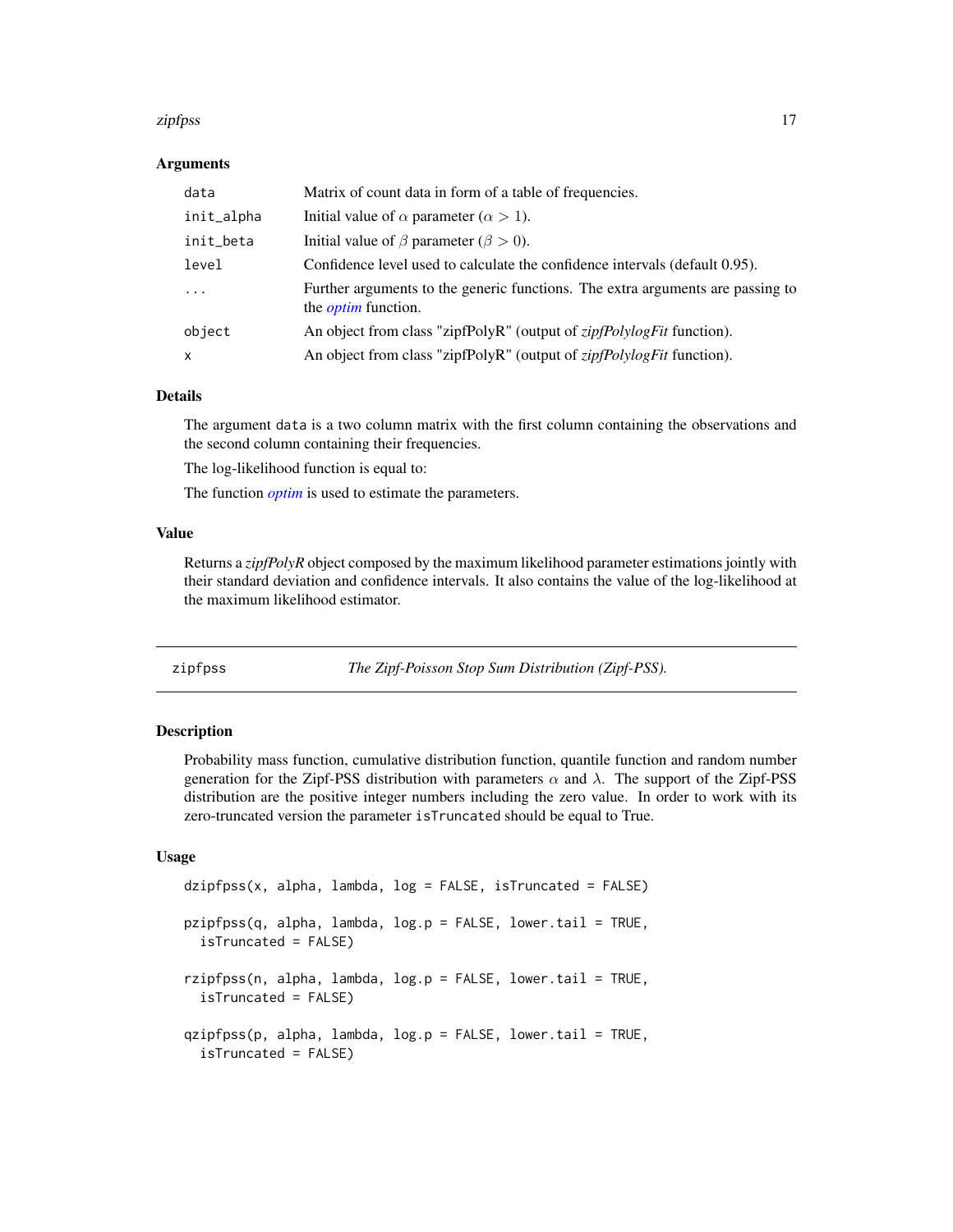#### Arguments

| x, q        | Vector of positive integer values.                                                   |
|-------------|--------------------------------------------------------------------------------------|
| alpha       | Value of the $\alpha$ parameter ( $\alpha > 1$ ).                                    |
| lambda      | Value of the $\lambda$ parameter ( $\lambda > 0$ ).                                  |
| log, log.p  | Logical; if TRUE, probabilities $p$ are given as $log(p)$ .                          |
| isTruncated | Logical; if TRUE, the zero truncated version of the distribution is returned.        |
| lower.tail  | Logical; if TRUE (default), probabilities are $P[X \le x]$ , otherwise, $P[X > x]$ . |
| n           | Number of random values to return.                                                   |
| p           | Vector of probabilities.                                                             |
|             |                                                                                      |

## Details

The support of the  $\lambda$  parameter increases when the distribution is truncated at zero being  $\lambda > 0$ . It has been proved that when  $\lambda = 0$  one has the degenerated version of the distribution at one.

#### References

Panjer, H. H. (1981). Recursive evaluation of a family of compound distributions. ASTIN Bulletin: The Journal of the IAA, 12(1), 22-26.

Sundt, B., & Jewell, W. S. (1981). Further results on recursive evaluation of compound distributions. ASTIN Bulletin: The Journal of the IAA, 12(1), 27-39.

zipfpssFit *Zipf-PSS parameters estimation.*

#### Description

For a given sample of strictly positive integer numbers, usually of the type of ranking data or frequencies of frequencies data, estimates the parameters of the Zipf-PSS distribution by means of the maximum likelihood method. The input data should be provided as a frequency matrix.

```
zipfpssFit(data, init_alpha = NULL, init_lambda = NULL, level = 0.95,
  isTruncated = FALSE, ...)
## S3 method for class 'zipfpssR'
residuals(object, isTruncated = FALSE, ...)
## S3 method for class 'zipfpssR'
fitted(object, isTruncated = FALSE, ...)
## S3 method for class 'zipfpssR'
coef(object, ...)
```
<span id="page-17-0"></span>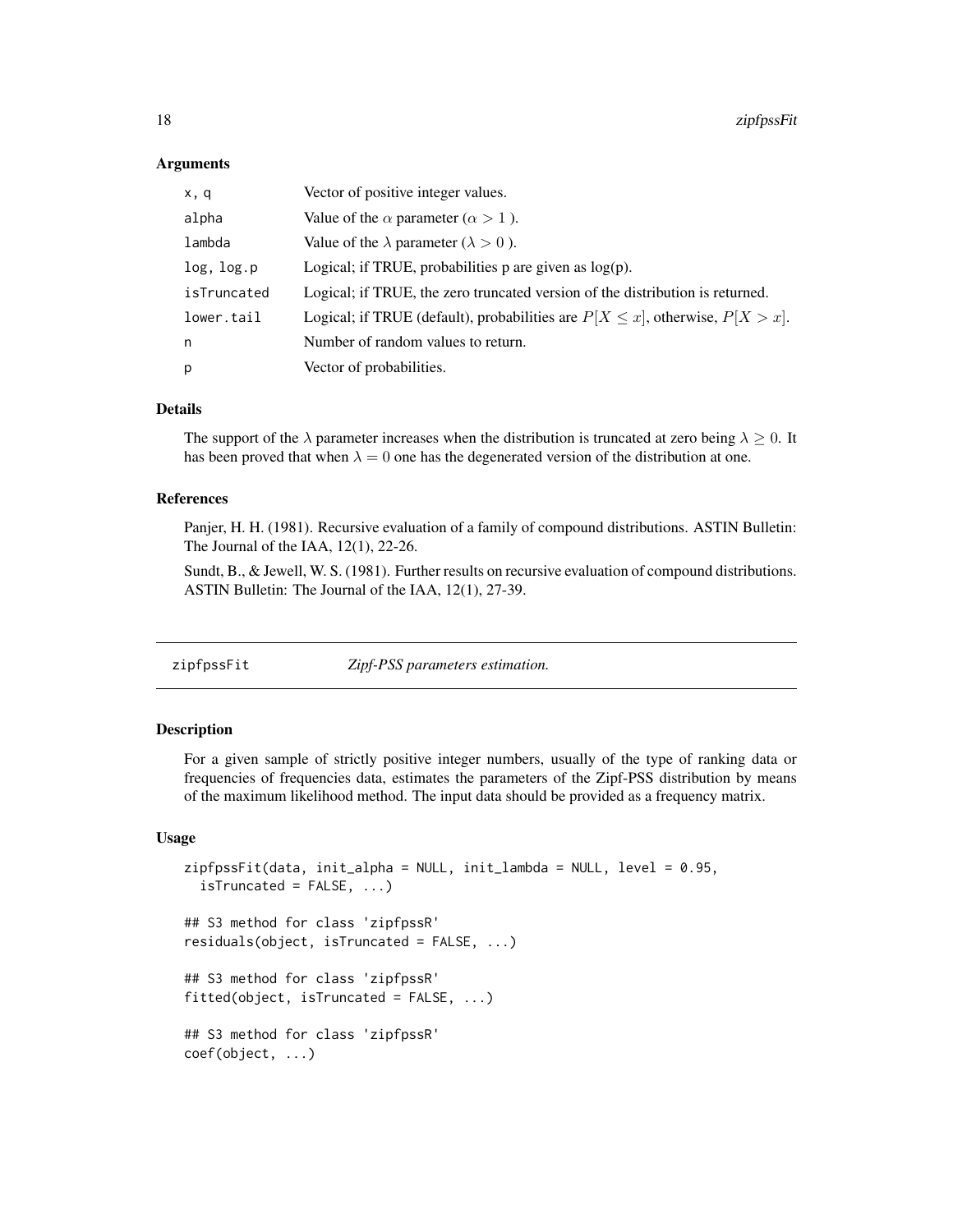```
## S3 method for class 'zipfpssR'
plot(x, isTruncated = FALSE, ...)## S3 method for class 'zipfpssR'
print(x, \ldots)## S3 method for class 'zipfpssR'
summary(object, isTruncated = FALSE, ...)
## S3 method for class 'zipfpssR'
logLik(object, ...)
## S3 method for class 'zipfpssR'
AIC(object, ...)
## S3 method for class 'zipfpssR'
BIC(object, ...)
```
#### Arguments

| data        | Matrix of count data in form of table of frequencies.                                                        |
|-------------|--------------------------------------------------------------------------------------------------------------|
| init_alpha  | Initial value of $\alpha$ parameter ( $\alpha > 1$ ).                                                        |
| init_lambda | Initial value of $\lambda$ parameter ( $\lambda > 0$ ).                                                      |
| level       | Confidence level used to calculate the confidence intervals (default 0.95).                                  |
| isTruncated | Logical; if TRUE, the truncated version of the distribution is returned. (default $=$<br>FALSE)              |
| $\cdots$    | Further arguments to the generic functions. The extra arguments are passing to<br>the <i>optim</i> function. |
| object      | An object from class "zpssR" (output of <i>zipfpssFit</i> function).                                         |
| x           | An object from class "zpssR" (output of <i>zipfpssFit</i> function).                                         |

#### Details

The argument data is a two column matrix with the first column containing the observations and the second column containing their frequencies.

The log-likelihood function is equal to:

$$
l(\alpha, \lambda, x) = \sum_{i=1}^{m} f_a(x_i) \log(P(Y = x_i)),
$$

where m is the number of different values in the sample, being  $f_a(x_i)$  is the absolute frequency of  $x_i$ . The probabilities are calculated applying the Panjer recursion. By default the initial values of the parameters are computed using the function getInitialValues. The function *[optim](#page-0-0)* is used to estimate the parameters.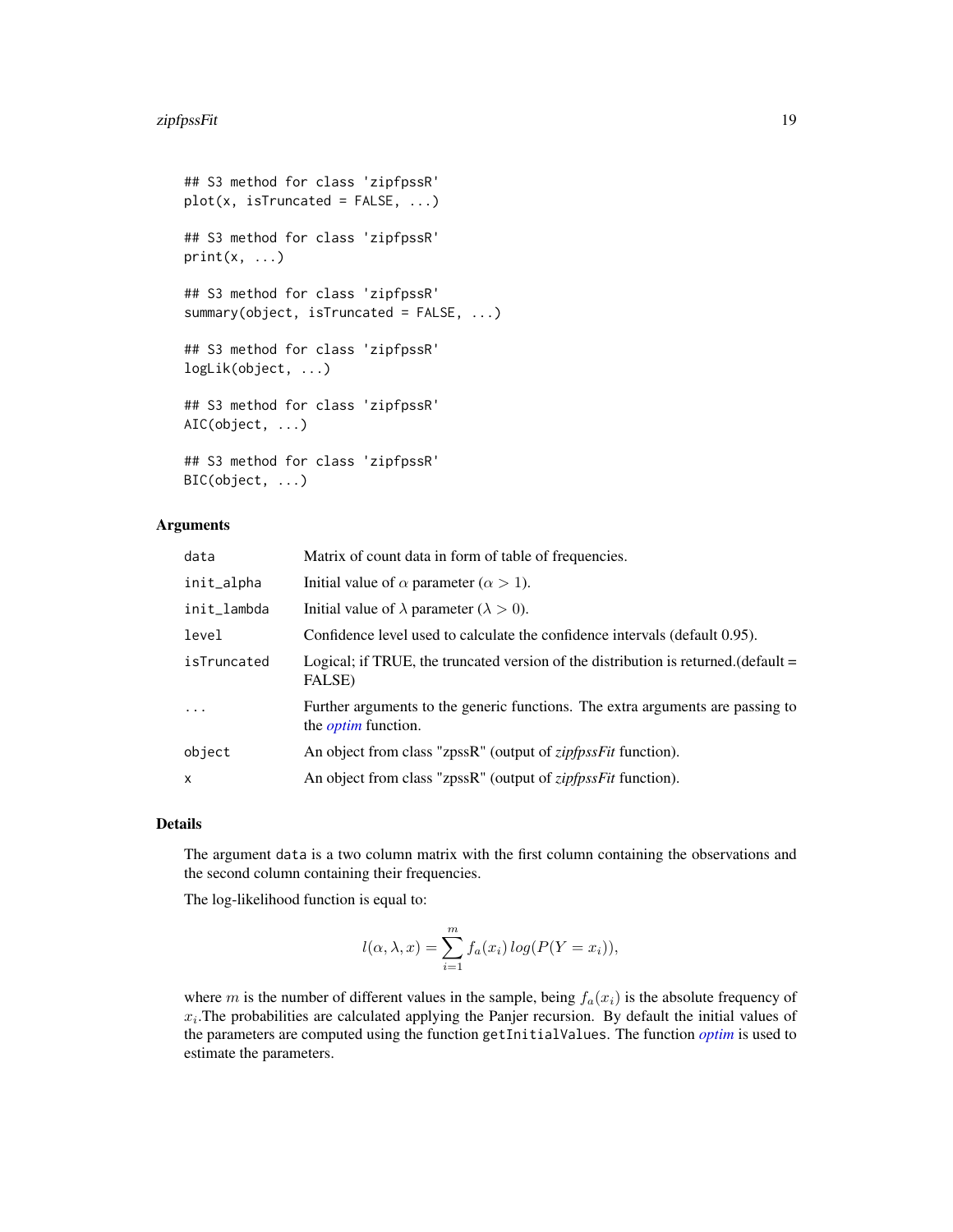#### <span id="page-19-0"></span>Value

Returns a *zpssR* object composed by the maximum likelihood parameter estimations jointly with their standard deviation and confidence intervals and the value of the log-likelihood at the maximum likelihood estimator.

## References

Panjer, H. H. (1981). Recursive evaluation of a family of compound distributions. ASTIN Bulletin: The Journal of the IAA, 12(1), 22-26.

Sundt, B., & Jewell, W. S. (1981). Further results on recursive evaluation of compound distributions. ASTIN Bulletin: The Journal of the IAA, 12(1), 27-39.

## See Also

[getInitialValues](#page-1-1).

## Examples

```
data <- rzipfpss(100, 2.5, 1.3)
data <- as.data.frame(table(data))
data[,1] <- as.numeric(as.character(data[,1]))
data[,2] <- as.numeric(as.character(data[,2]))
initValues <- getInitialValues(data, model='zipfpss')
obj <- zipfpssFit(data, init_alpha = initValues$init_alpha, init_lambda = initValues$init_lambda)
```
zipfpssMean *Expected value of the Zipf-PSS distribution.*

## Description

Computes the expected value of the Zipf-PSS distribution for given values of parameters  $\alpha$  and  $\lambda$ .

#### Usage

```
zipfpssMean(alpha, lambda, isTruncated = FALSE)
```
## Arguments

| alpha       | Value of the $\alpha$ parameter ( $\alpha > 2$ ).                                                                           |
|-------------|-----------------------------------------------------------------------------------------------------------------------------|
| lambda      | Value of the $\lambda$ parameter ( $\lambda > 0$ ).                                                                         |
| isTruncated | Logical; if TRUE Use the zero-truncated version of the distribution to calculate<br>the expected value (default $=$ FALSE). |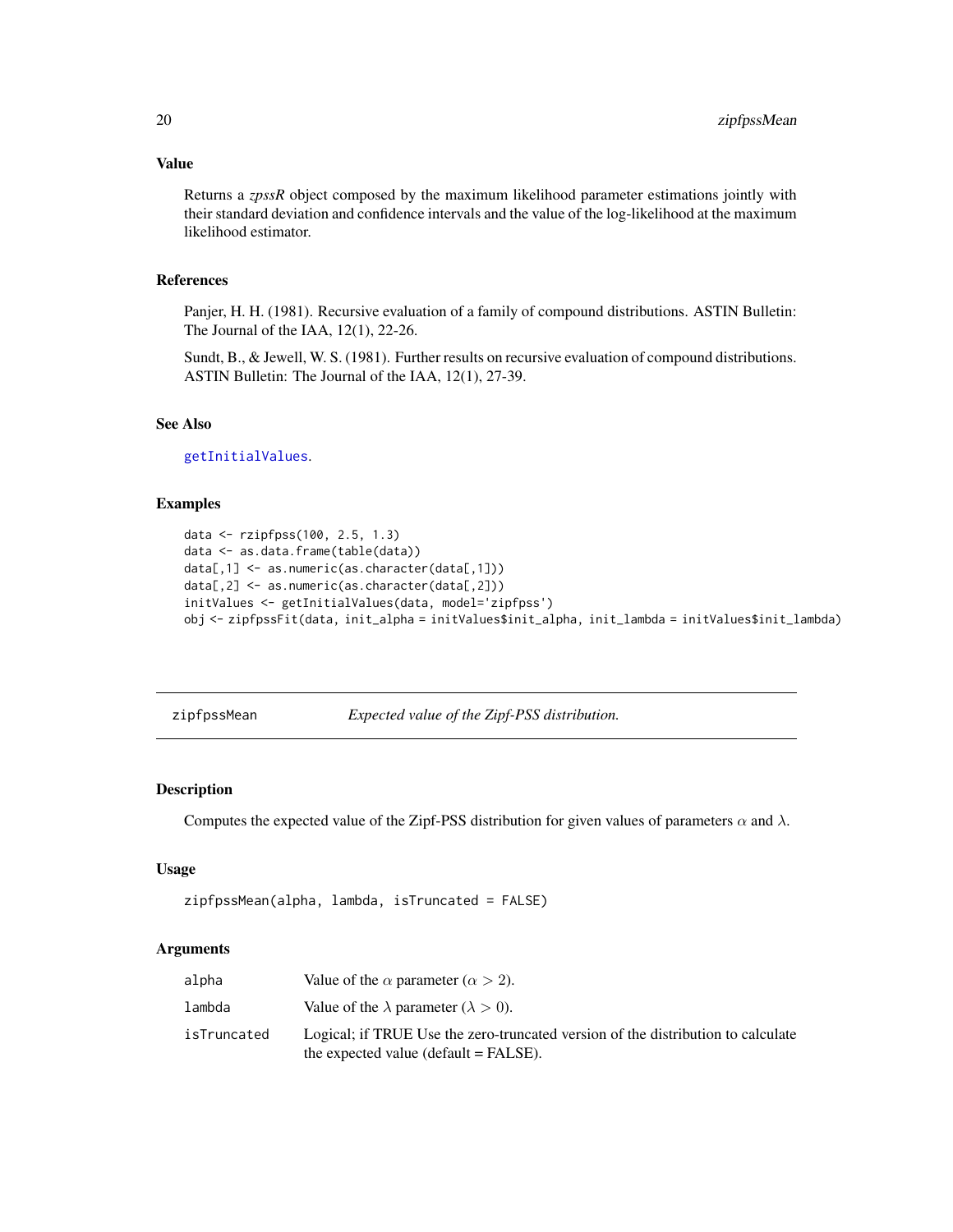## <span id="page-20-0"></span>zipfpssMoments 21

#### Details

The expected value of the Zipf-PSS distribution only exists for  $\alpha$  values strictly greater than 2. The value is obtained from the *law of total expectation* that says that:

$$
E[Y] = E[N]E[X],
$$

where E[X] is the mean value of the Zipf distribution and E[N] is the expected value of a Poisson one. From where one has that:

$$
E[Y] = \lambda \frac{\zeta(\alpha - 1)}{\zeta(\alpha)}
$$

Particularlly, if one is working with the zero-truncated version of the Zipf-PSS distribution. This values is computed as:

$$
E[Y^{ZT}] = \frac{\lambda \zeta(\alpha - 1)}{\zeta(\alpha) (1 - e^{-\lambda})}
$$

## Value

A positive real value corresponding to the mean value of the distribution.

#### References

Sarabia Alegría, J. M., Gómez Déniz, E. M. I. L. I. O., & Vázquez Polo, F. (2007). Estadística actuarial: teoría y aplicaciones. Pearson Prentice Hall.

#### Examples

zipfpssMean(2.5, 1.3) zipfpssMean(2.5, 1.3, TRUE)

zipfpssMoments *Distribution Moments.*

#### Description

General function to compute the k-th moment of the Zipf-PSS distribution for any integer value  $k \geq 1$ , when it exists. The k-th moment exists if and only if  $\alpha > k + 1$ .

## Usage

zipfpssMoments(k, alpha, lambda, isTruncated = FALSE, tolerance =  $10^(-4)$ )

#### **Arguments**

| k           | Order of the moment to compute.                                          |
|-------------|--------------------------------------------------------------------------|
| alpha       | Value of the $\alpha$ parameter $(\alpha > k + 1)$ .                     |
| lambda      | Value of the $\lambda$ parameter ( $\lambda > 0$ ).                      |
| isTruncated | Logical; if TRUE, the truncated version of the distribution is returned. |
| tolerance   | Tolerance used in the calculations (default = $10^{-4}$ ).               |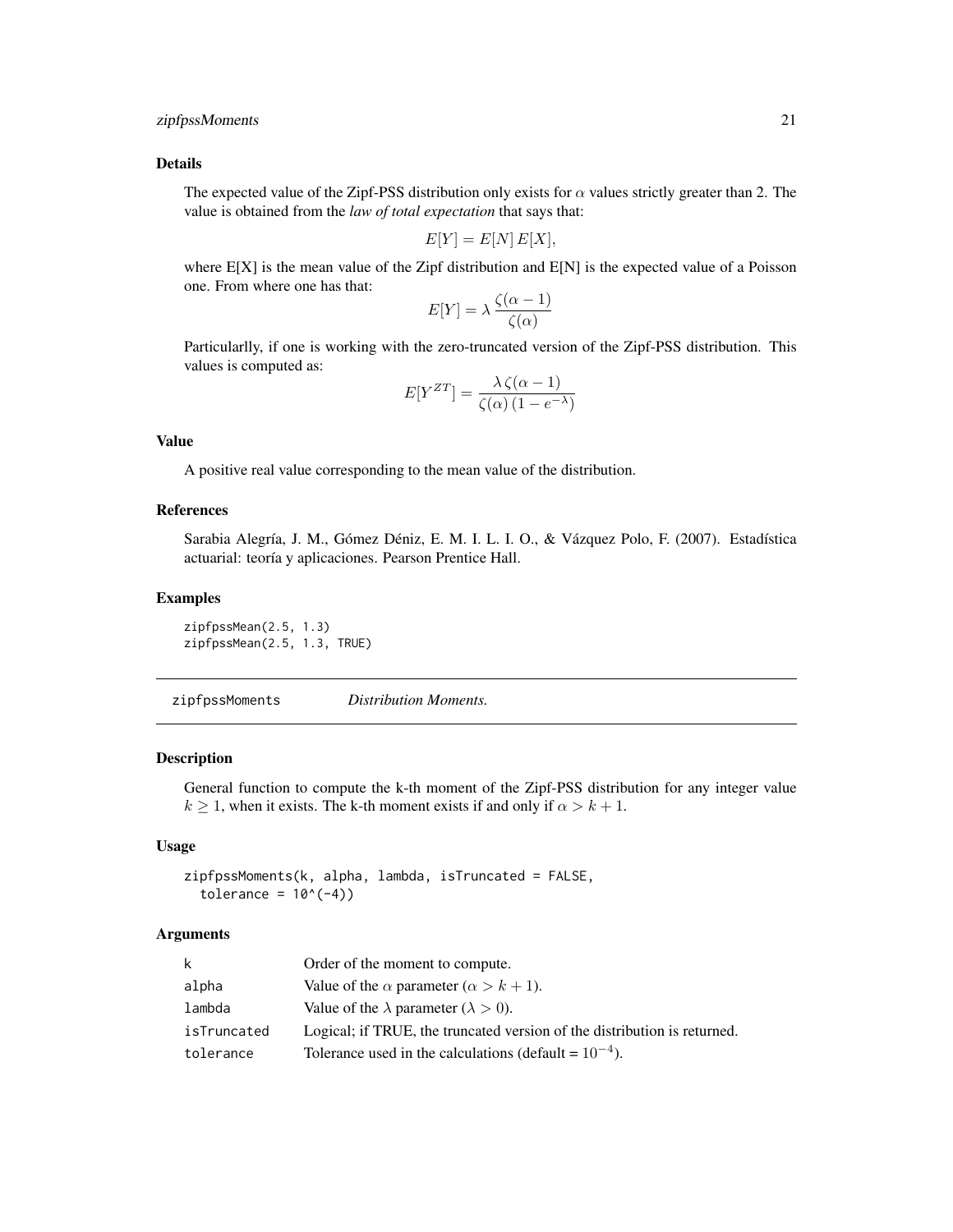## <span id="page-21-0"></span>Details

The k-th moment of the Zipf-PSS distribution is finite for  $\alpha$  values strictly greater than  $k + 1$ . It is computed by calculating the partial sums of the serie, and stopping when two consecutive partial sums differ less than the tolerance value. The value of the last partial sum is returned.

#### Value

A positive real value corresponding to the k-th moment of the distribution.

## Examples

```
zipfpssMoments(1, 2.5, 2.3)
zipfpssMoments(1, 2.5, 2.3, TRUE)
```
zipfpssVariance *Variance of the Zipf-PSS distribution.*

## Description

Computes the variance of the Zipf-PSS distribution for given values of parameters  $\alpha$  and  $\lambda$ .

#### Usage

```
zipfpssVariance(alpha, lambda, isTruncated = FALSE)
```
#### Arguments

| alpha       | Value of the $\alpha$ parameter ( $\alpha > 3$ ).                                                                           |
|-------------|-----------------------------------------------------------------------------------------------------------------------------|
| lambda      | Value of the $\lambda$ parameter ( $\lambda > 0$ ).                                                                         |
| isTruncated | Logical; if TRUE Use the zero-truncated version of the distribution to calculate<br>the expected value (default $=$ FALSE). |

#### Details

The variance of the Zipf-PSS distribution only exists for  $\alpha$  values strictly greater than 3. The value is obtained from the *law of total variance* that says that:

$$
Var[Y] = E[N] Var[X] + E[X]^2 Var[N],
$$

where X follows a Zipf distribution with parameter  $\alpha$ , and N follows a Poisson distribution with parameter  $\lambda$ . From where one has that:

$$
Var[Y] = \lambda \frac{\zeta(\alpha - 2)}{\zeta(\alpha)}
$$

Particularlly, if one is working with the zero-truncated version of the Zipf-PSS distribution. This values is computed as:

$$
Var[Y^{ZT}] = \frac{\lambda \zeta(\alpha) \zeta(\alpha - 2) (1 - e^{-\lambda}) - \lambda^2 \zeta(\alpha - 1)^2 e^{-\lambda}}{\zeta(\alpha)^2 (1 - e^{-\lambda})^2}
$$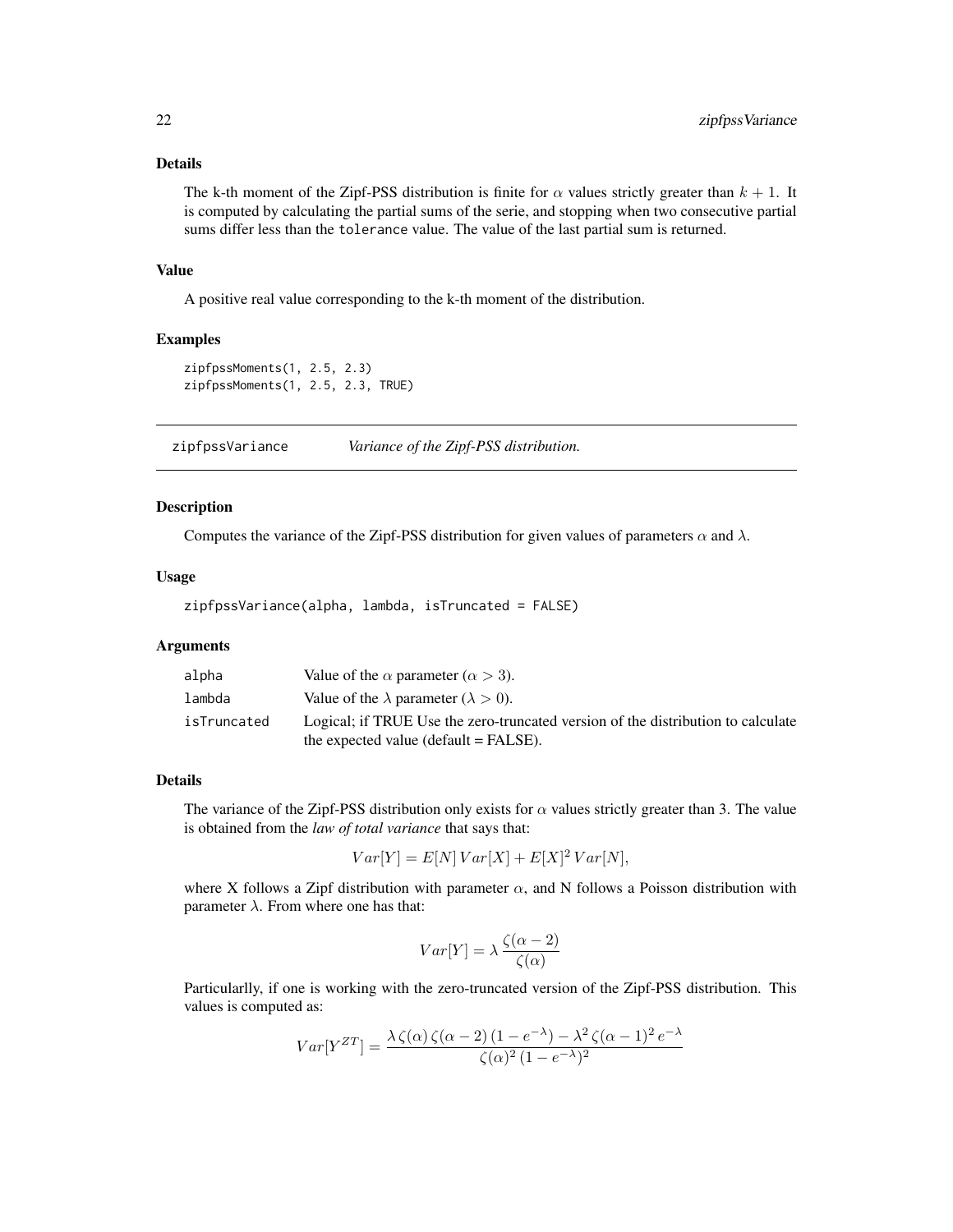#### <span id="page-22-0"></span>zi\_zipfpss 23

## Value

A positive real value corresponding to the variance of the distribution.

#### References

Sarabia Alegría, JM. and Gómez Déniz, E. and Vázquez Polo, F. Estadística actuarial: teoría y aplicaciones. Pearson Prentice Hall.

#### Examples

```
zipfpssVariance(4.5, 2.3)
zipfpssVariance(4.5, 2.3, TRUE)
```
zi\_zipfpss *The Zero Inflated Zipf-Poisson Stop Sum Distribution (ZI Zipf-PSS).*

## Description

Probability mass function for the zero inflated Zipf-PSS distribution with parameters  $\alpha$ ,  $\lambda$  and w. The support of thezero inflated Zipf-PSS distribution are the positive integer numbers including the zero value.

#### Usage

d\_zi\_zipfpss(x, alpha, lambda, w, log = FALSE)

#### Arguments

| X      | Vector of positive integer values.                          |
|--------|-------------------------------------------------------------|
| alpha  | Value of the $\alpha$ parameter ( $\alpha > 1$ ).           |
| lambda | Value of the $\lambda$ parameter ( $\lambda > 0$ ).         |
| W      | Value of the w parameter $(0 < w < 1)$ .                    |
| log    | Logical; if TRUE, probabilities $p$ are given as $log(p)$ . |

#### Details

The support of the  $\lambda$  parameter increases when the distribution is truncated at zero being  $\lambda \geq 0$ . It has been proved that when  $\lambda = 0$  one has the degenerated version of the distribution at one.

## References

Panjer, H. H. (1981). Recursive evaluation of a family of compound distributions. ASTIN Bulletin: The Journal of the IAA, 12(1), 22-26.

Sundt, B., & Jewell, W. S. (1981). Further results on recursive evaluation of compound distributions. ASTIN Bulletin: The Journal of the IAA, 12(1), 27-39.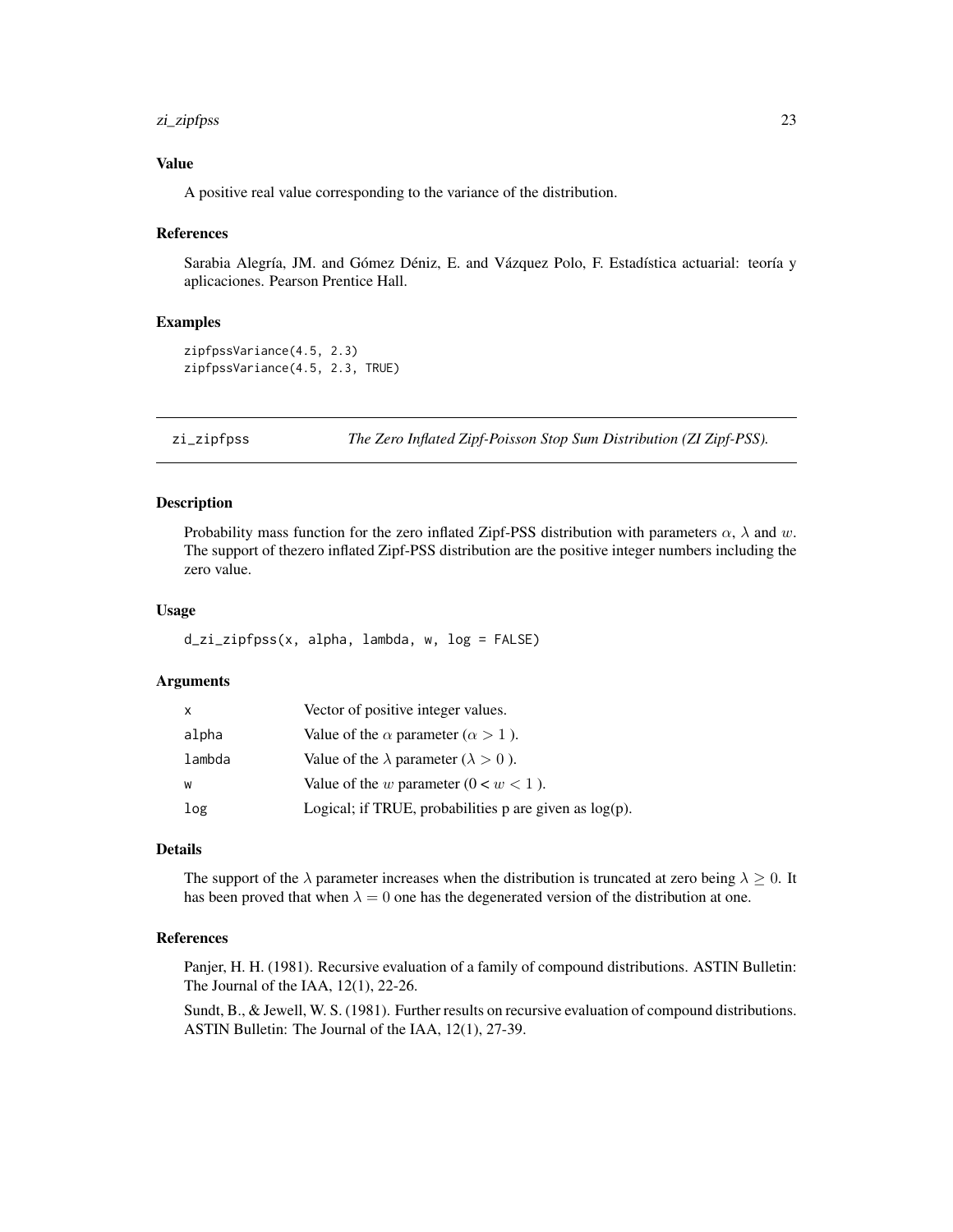## Description

For a given sample of strictly positive integer numbers, usually of the type of ranking data or frequencies of frequencies data, estimates the parameters of the zero inflated Zipf-PSS distribution by means of the maximum likelihood method. The input data should be provided as a frequency matrix.

## Usage

```
zi_zipfpssFit(data, init_alpha = 1.5, init_lambda = 1.5,
  init_w = 0.1, level = 0.95, ...)
## S3 method for class 'zi_zipfpssR'
residuals(object, ...)
## S3 method for class 'zi_zipfpssR'
fitted(object, ...)
## S3 method for class 'zi_zipfpssR'
coef(object, ...)
## S3 method for class 'zi_zipfpssR'
plot(x, \ldots)## S3 method for class 'zi_zipfpssR'
print(x, \ldots)## S3 method for class 'zi_zipfpssR'
summary(object, ...)
## S3 method for class 'zi_zipfpssR'
logLik(object, ...)
## S3 method for class 'zi_zipfpssR'
AIC(object, ...)
## S3 method for class 'zi_zipfpssR'
BIC(object, ...)
```
## Arguments

| data       | Matrix of count data in form of table of frequencies. |
|------------|-------------------------------------------------------|
| init_alpha | Initial value of $\alpha$ parameter ( $\alpha > 1$ ). |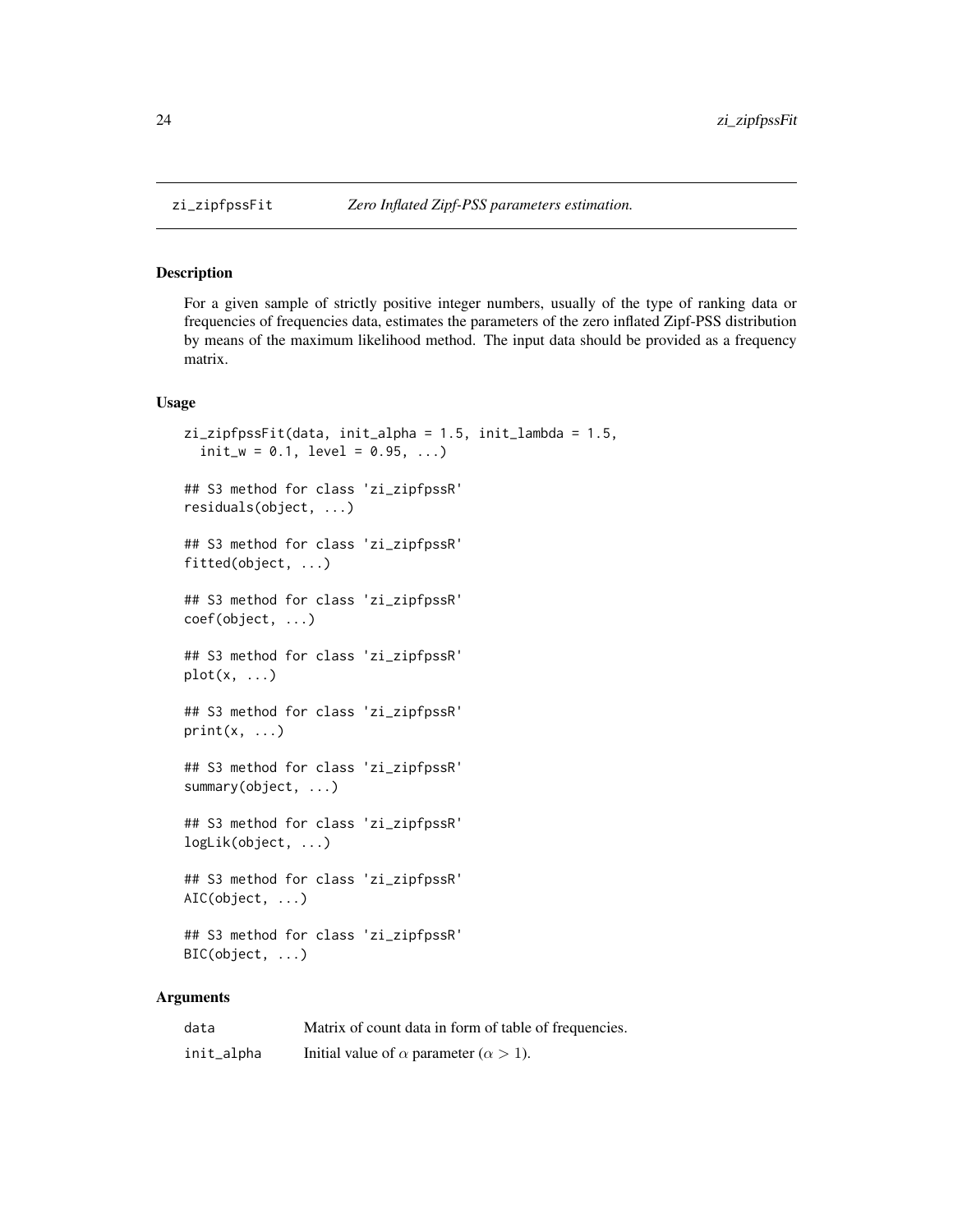## <span id="page-24-0"></span>zi\_zipfpssFit 25

| init_lambda | Initial value of $\lambda$ parameter ( $\lambda > 0$ ).                                                      |
|-------------|--------------------------------------------------------------------------------------------------------------|
| init_w      | Initial value of w parameter $(0 < w < 1)$ .                                                                 |
| level       | Confidence level used to calculate the confidence intervals (default 0.95).                                  |
| $\cdots$    | Further arguments to the generic functions. The extra arguments are passing to<br>the <i>optim</i> function. |
| object      | An object from class "zpssR" (output of <i>zipfpssFit</i> function).                                         |
| X.          | An object from class "zpssR" (output of <i>zipfpssFit</i> function).                                         |

## Details

The argument data is a two column matrix with the first column containing the observations and the second column containing their frequencies.

## References

Panjer, H. H. (1981). Recursive evaluation of a family of compound distributions. ASTIN Bulletin: The Journal of the IAA, 12(1), 22-26.

Sundt, B., & Jewell, W. S. (1981). Further results on recursive evaluation of compound distributions. ASTIN Bulletin: The Journal of the IAA, 12(1), 27-39.

## See Also

[getInitialValues](#page-1-1).

## Examples

```
data <- rzipfpss(100, 2.5, 1.3)
data <- as.data.frame(table(data))
data[,1] <- as.numeric(as.character(data[,1]))
data[,2] <- as.numeric(as.character(data[,2]))
obj <- zipfpssFit(data, init_alpha = 1.5, init_lambda = 1.5)
```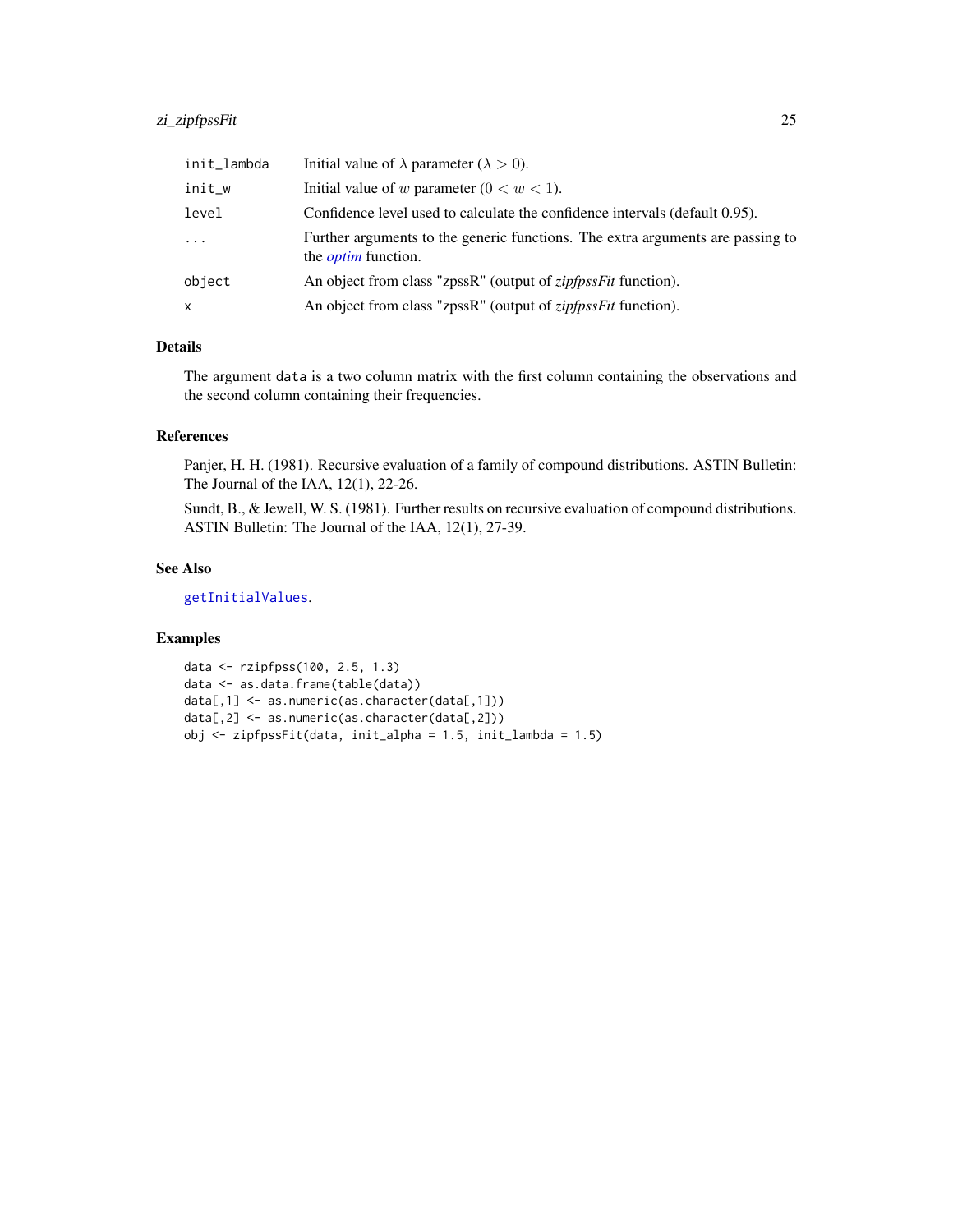# <span id="page-25-0"></span>**Index**

```
AIC.moezipfR (moezipfFit), 5
AIC.zi_zipfpssR (zi_zipfpssFit), 24
AIC.zipfpeR (zipfpeFit), 11
AIC.zipfPolyR (zipfPolylogFit), 16
AIC.zipfpssR (zipfpssFit), 18
```

```
BIC.moezipfR (moezipfFit), 5
BIC.zi_zipfpssR (zi_zipfpssFit), 24
BIC.zipfpeR (zipfpeFit), 11
BIC.zipfPolyR (zipfPolylogFit), 16
BIC.zipfpssR (zipfpssFit), 18
```

```
coef.moezipfR (moezipfFit), 5
coef.zi_zipfpssR (zi_zipfpssFit), 24
coef.zipfpeR (zipfpeFit), 11
coef.zipfPolyR (zipfPolylogFit), 16
coef.zipfpssR (zipfpssFit), 18
```

```
d_zi_zipfpss (zi_zipfpss), 23
dmoezipf (moezipf), 4
dzipfpe (zipfpe), 9
dzipfpolylog (zipfPolylog), 15
dzipfpss (zipfpss), 17
```

```
fitted.moezipfR (moezipfFit), 5
fitted.zi_zipfpssR (zi_zipfpssFit), 24
fitted.zipfpeR (zipfpeFit), 11
fitted.zipfPolyR (zipfPolylogFit), 16
fitted.zipfpssR (zipfpssFit), 18
```

```
getInitialValues, 2, 7, 12, 20, 25
```

```
logLik.moezipfR (moezipfFit), 5
logLik.zi_zipfpssR (zi_zipfpssFit), 24
logLik.zipfpeR (zipfpeFit), 11
logLik.zipfPolyR (zipfPolylogFit), 16
logLik.zipfpssR (zipfpssFit), 18
```
moezipf, [4](#page-3-0) moezipfFit, [5](#page-4-0) moezipfMean, [7,](#page-6-0) *[8,](#page-7-0) [9](#page-8-0)* moezipfMoments, [8,](#page-7-0) *[9](#page-8-0)* moezipfVariance, [9](#page-8-0)

## optim, *[6,](#page-5-0) [7](#page-6-0)*, *[12](#page-11-0)*, *[17](#page-16-0)*, *[19](#page-18-0)*, *[25](#page-24-0)*

```
plot.moezipfR (moezipfFit), 5
plot.zi_zipfpssR (zi_zipfpssFit), 24
plot.zipfpeR (zipfpeFit), 11
plot.zipfPolyR (zipfPolylogFit), 16
plot.zipfpssR (zipfpssFit), 18
pmoezipf (moezipf), 4
print.moezipfR (moezipfFit), 5
print.zi_zipfpssR (zi_zipfpssFit), 24
print.zipfpeR (zipfpeFit), 11
print.zipfPolyR (zipfPolylogFit), 16
print.zipfpssR (zipfpssFit), 18
pzipfpe (zipfpe), 9
pzipfpss (zipfpss), 17
```

```
qmoezipf (moezipf), 4
qzipfpe (zipfpe), 9
qzipfpss (zipfpss), 17
```

```
residuals.moezipfR (moezipfFit), 5
residuals.zi_zipfpssR (zi_zipfpssFit),
        24
residuals.zipfpeR (zipfpeFit), 11
residuals.zipfPolyR (zipfPolylogFit), 16
residuals.zipfpssR (zipfpssFit), 18
rmoezipf (moezipf), 4
rzipfpe (zipfpe), 9
rzipfpss (zipfpss), 17
```

```
summary.moezipfR (moezipfFit), 5
summary.zi_zipfpssR (zi_zipfpssFit), 24
summary.zipfpeR (zipfpeFit), 11
summary.zipfPolyR (zipfPolylogFit), 16
summary.zipfpssR (zipfpssFit), 18
```

```
zi_zipfpss, 23
zi_zipfpssFit, 24
```